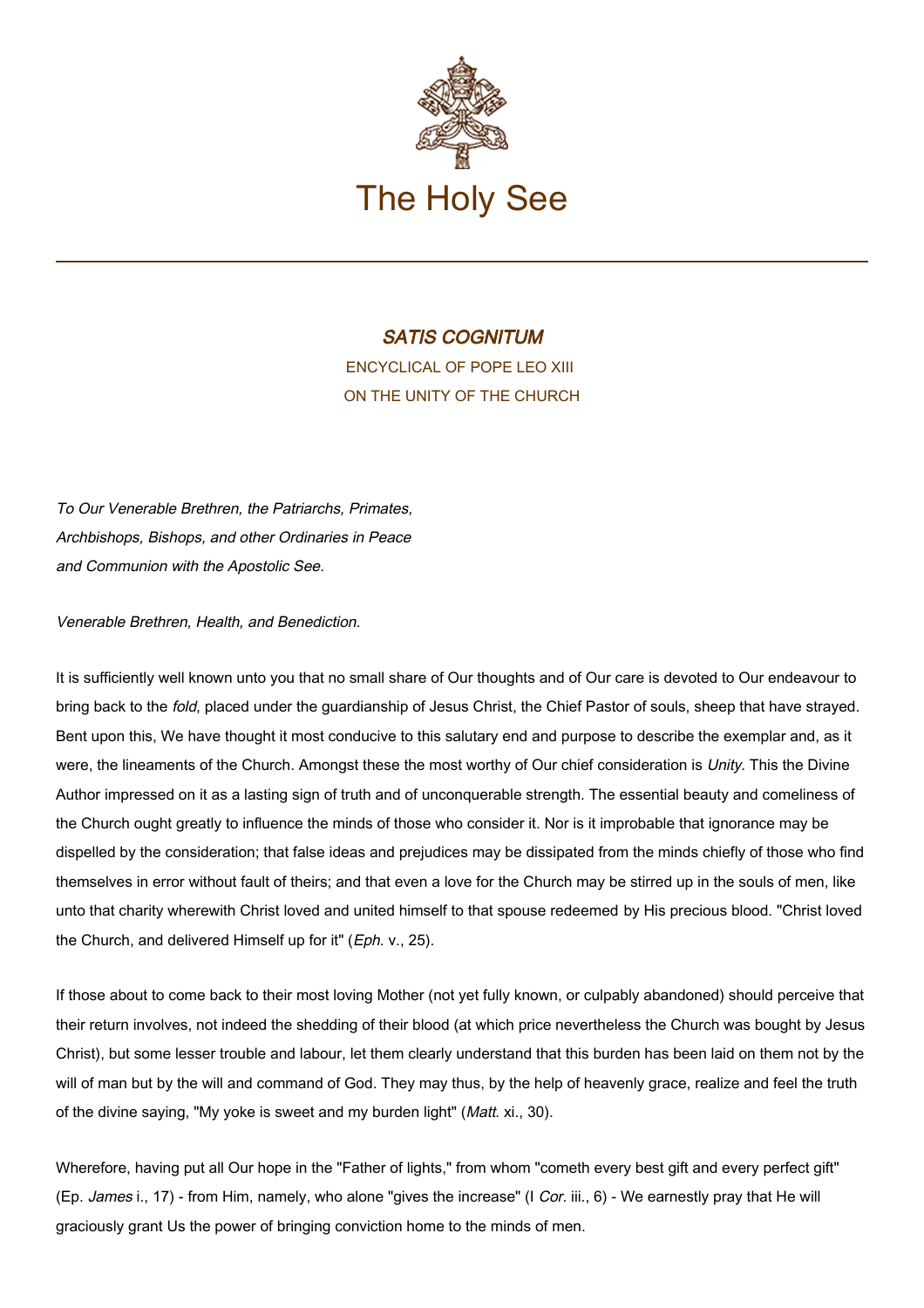2. Although God can do by His own power all that is effected by created natures, nevertheless in the counsels of His loving Providence He has preferred to help men by the instrumentality of men. And, as in the natural order He does not usually give full perfection except by means of man's work and action, so also He makes use of human aid for that which lies beyond the limits of nature, that is to say, for the sanctification and salvation of souls. But it is obvious that nothing can be communicated amongst men save by means of external things which the senses can perceive. For this reason the Son of God assumed human nature-"who being in the form of God.... emptied himself, taking the form of a servant, being made in the likeness of man" (Philipp. ii., 6,7)-and thus living on earth He taught his doctrine and gave His laws, conversing with men.

#### The Church Always Visible

3. And, since it was necessary that His divine mission should be perpetuated to the end of rime, He took to Himself Disciples, trained by himself, and made them partakers of His own authority. And, when He had invoked upon them from Heaven the Spirit of Truth, He bade them go through the whole world and faithfully preach to all nations, what He had taught and what He had commanded, so that by the profession of His doctrine, and the observance of His laws, the human race might attain to holiness on earth and never-ending happiness in Heaven. In this wise, and on this principle, the Church was begotten. If we consider the chief end of His Church and the proximate efficient causes of salvation, it is undoubtedly *spiritual*; but in regard to those who constitute it, and to the things which lead to these spiritual gifts, it is external and necessarily visible. The Apostles received a mission to teach by visible and audible signs, and they discharged their mission only by words and acts which certainly appealed to the senses. So that their voices falling upon the ears of those who heard them begot faith in souls-"Faith cometh by hearing, and hearing by the words of Christ" (Rom. x., 17). And faith itself - that is assent given to the first and supreme truth - though residing essentially in the intellect, must be manifested by outward profession-"For with the heart we believe unto justice, but with the mouth confession is made unto salvation" ( $Rom. x$ , 10). In the same way in man, nothing is more internal than heavenly grace which begets sanctity, but the ordinary and chief means of obtaining grace are external: that is to say, the sacraments which are administered by men specially chosen for that purpose, by means of certain ordinances.

Jesus Christ commanded His Apostles and their successors to the end of time to teach and rule the nations. He ordered the nations to accept their teaching and obey their authority. But his correlation of rights and duties in the Christian commonwealth not only could not have been made permanent, but could not even have been initiated except through the senses, which are of all things the messengers and interpreters.

For this reason the Church is so often called in Holy Writ a body, and even the body of Christ - "Now you are the body of Christ" (I Cor. xii., 27)-and precisely because it is a body is the Church visible: and because it is the body of Christ is it living and energizing, because by the infusion of His power Christ guards and sustains it, just as the vine gives nourishment and renders fruitful the branches united to it. And as in animals the vital principle is unseen and invisible, and is evidenced and manifested by the movements and action of the members, so the principle of supernatural life in the Church is clearly shown in that which is done by it.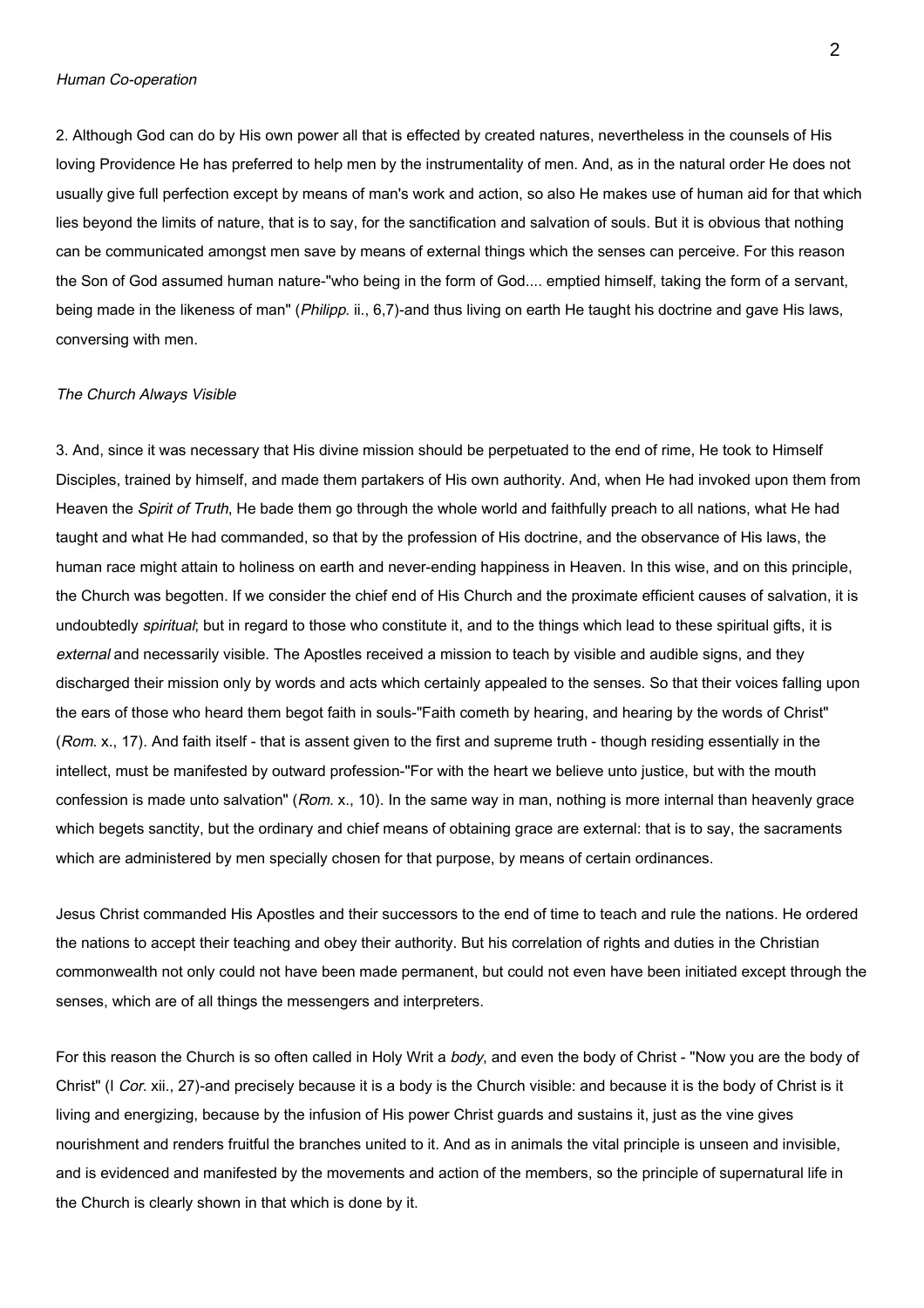From this it follows that those who arbitrarily conjure up and picture to themselves a hidden and invisible Church are in grievous and pernicious error: as also are those who regard the Church as a human institution which claims a certain obedience in discipline and external duties, but which is without the perennial communication of the gifts of divine grace, and without all that which testifies by constant and undoubted signs to the existence of that life which is drawn from God. It is assuredly as impossible that the Church of Jesus Christ can be the one or the other, as that man should be a body alone or a soul alone. The connection and union of both elements is as absolutely necessary to the true Church as the intimate union of the soul and body is to human nature. The Church is not something dead: it is the body of Christ endowed with supernatural life. As Christ, the Head and Exemplar, is not wholly in His visible human nature, which Photinians and Nestorians assert, nor wholly in the invisible divine nature, as the Monophysites hold, but is one, from and in both natures, visible and invisible; so the mystical body of Christ is the true Church, only because its visible parts draw life and power from the supernatural gifts and other things whence spring their very nature and essence. But since the Church is such by divine will and constitution, such it must uniformly remain to the end of time. If it did nor, then it would not have been founded as perpetual, and the end set before it would have been limited to some certain place and to some certain period of time; both of which are contrary to the truth. The union consequently of visible and invisible elements because it harmonizes with the natural order and by God's will belongs to the very essence of the Church, must necessarily remain so long as the Church itself shall endure. Wherefore Chrysostom writes: "Secede not from the Church: for nothing is stronger than the Church. Thy hope is the Church; thy salvation is the Church; thy refuge is the Church. It is higher than the heavens and wider than the earth. It never grows old, but is ever full of vigour. Wherefore Holy Writ pointing to its strength and stability calls it a mountain" (Hom. De capto Eutropio, n. 6).

Also Augustine says: "Unbelievers think that the Christian religion will last for a certain period in the world and will then disappear. But it will remain as long as the sun - as long as the sun rises and sets: that is, as long as the ages of time shall roll, the Church of God - the true body of Christ on earth - will not disappear" (In Psalm. lxx., n. 8). And in another place: "The Church will totter if its foundation shakes; but how can Christ be moved?...Christ remaining immovable, it (the Church), shall never be shaken. Where are they that say that the Church has disappeared from the world, when it cannot even be shaken?" (*Enarratio* in Psalm. ciii., sermo ii., n. 5).

He who seeks the truth must be guided by these fundamental principles. That is to say, that Christ the Lord instituted and formed the Church: wherefore when we are asked what its nature is, the main thing is to see what Christ wished and what in fact He did. Judged by such a criterion it is the unity of the Church which must be principally considered; and of this, for the general good, it has seemed useful to speak in this Encyclical. ,

# How Christ Made His Church

4. It is so evident from the clear and frequent testimonies of Holy Writ that the true Church of Jesus Christ is one, that no Christian can dare to deny it. But in judging and determining the nature of this unity many have erred in various ways. Not the foundation of the Church alone, but its whole constitution, belongs to the class of things effected by Christ's free choice. For this reason the entire case must be judged by what was actually done. We must consequently investigate not how the Church may possibly be one, but how He, who founded it, willed that it should be one.

But when we consider what was actually done we find that Jesus Christ did not, in point of fact, institute a Church to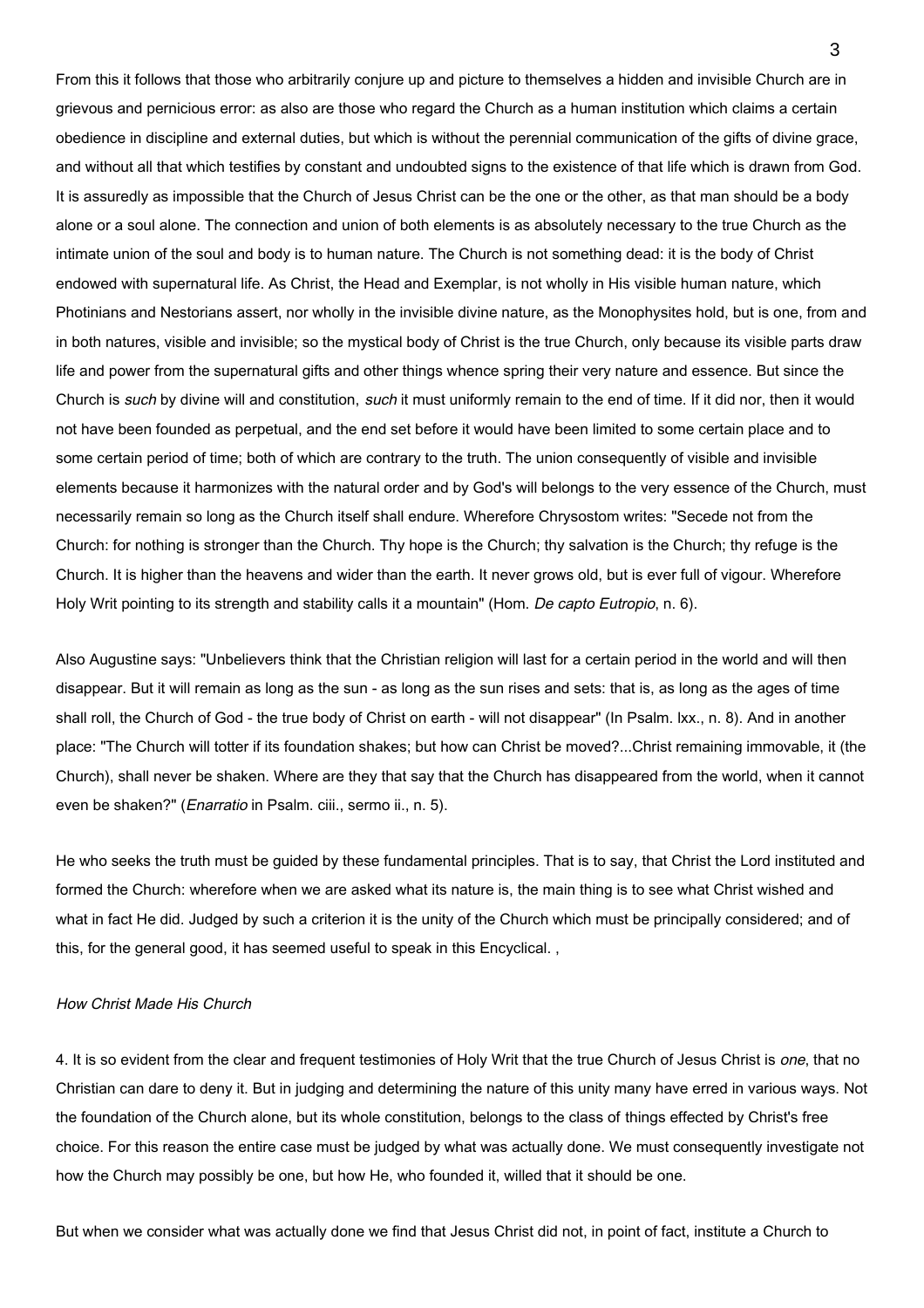embrace several communities similar in nature, but in themselves distinct, and lacking those bonds which render the Church unique and indivisible after that manner in which in the symbol of our faith we profess: "I believe in one Church."

"The Church in respect of its unity belongs to the category of things indivisible by nature, though heretics try to divide it into many parts...We say, therefore, that the Catholic Church is unique in its essence, in its doctrine, in its origin, and in its excellence...Furthermore, the eminence of the Church arises from its unity, as the principle of its constitution - a unity surpassing all else, and having nothing like unto it or equal to it" (S. Clemens Alexandrinus, Stronmatum lib. viii., c. 17). For this reason Christ, speaking of the mystical edifice, mentions only one Church, which he calls His own-"I will build my church;" any other Church except this one, since it has not been founded by Christ, cannot be the true Church. This becomes even more evident when the purpose of the Divine Founder is considered. For what did Christ, the Lord, ask? What did He wish in regard to the Church founded, or about to be founded? This: to transmit to it the same mission and the same mandate which He had received from the Father, that they should be perpetuated. This He clearly resolved to do: this He actually did. "As the Father bath sent me, I also send you" (John xx., 21). "Ad thou bast sent Me into the world I also have sent them into the world" (John xvii., 18).

But the mission of Christ is to save that which had perished: that is to say, not some nations or peoples, but the whole human race, without distinction of time or place. "The Son of Man came that the world might be saved by Him" (John iii., 17). "For there is no other name under Heaven given to men whereby we must be saved" (Acts iv., 12). The Church, therefore, is bound to communicate without stint to all men, and to transmit through all ages, the salvation effected by Jesus Christ, and the blessings flowing there from. Wherefore, by the will of its Founder, it is necessary that this Church should be one in all lands and at all times. to justify the existence of more than one Church it would be necessary to go outside this world, and to create a new and unheard - of race of men.

That the one Church should embrace all men everywhere and at all times was seen and foretold by Isaiah, when looking into the future he saw the appearance of a mountain conspicuous by its all surpassing altitude, which set forth the image of "The House of the Lord" - that is, of the Church, "And in the last days the mountain of the House of the Lord shall be prepared on the top of the mountains" (Isa. ii., 2).

But this mountain which towers over all other mountains is one; and the House of the Lord to which all nations shall come to seek the rule of living is also one. "And all nations shall flow into it. And many people shall go, and say: Come, and let us go up to the mountain of the Lord, and to the House of the God of Jacob, and He will teach us His ways, and we will walk in His paths" (Ibid., ii., 2-3).

Explaining this passage, Optatus of Milevis says: "It is written in the prophet Isaiah: 'from Sion the law shall go forth and the word of the Lord from Jerusalem.' For it is not on Mount Sion that Isaiah sees the valley, but on the holy mountain, that is, the Church, which has raised itself conspicuously throughout the entire Roman world under the whole heavens....The Church is, therefore, the spiritual Sion in which Christ has been constituted King by God the Father, and which exists throughout the entire earth, on which there is but one Catholic Church" (De Schism. Donatist., lib. iii., n. 2). And Augustine says: "What can be so manifest as a mountain, or so well known? There are, it is true, mountains which are unknown because they are situated in some remote part of the earth.....But this mountain is not unknown; for it has filled the whole face of the world, and about this it is said that it is prepared on the summit of the mountains" (In Ep.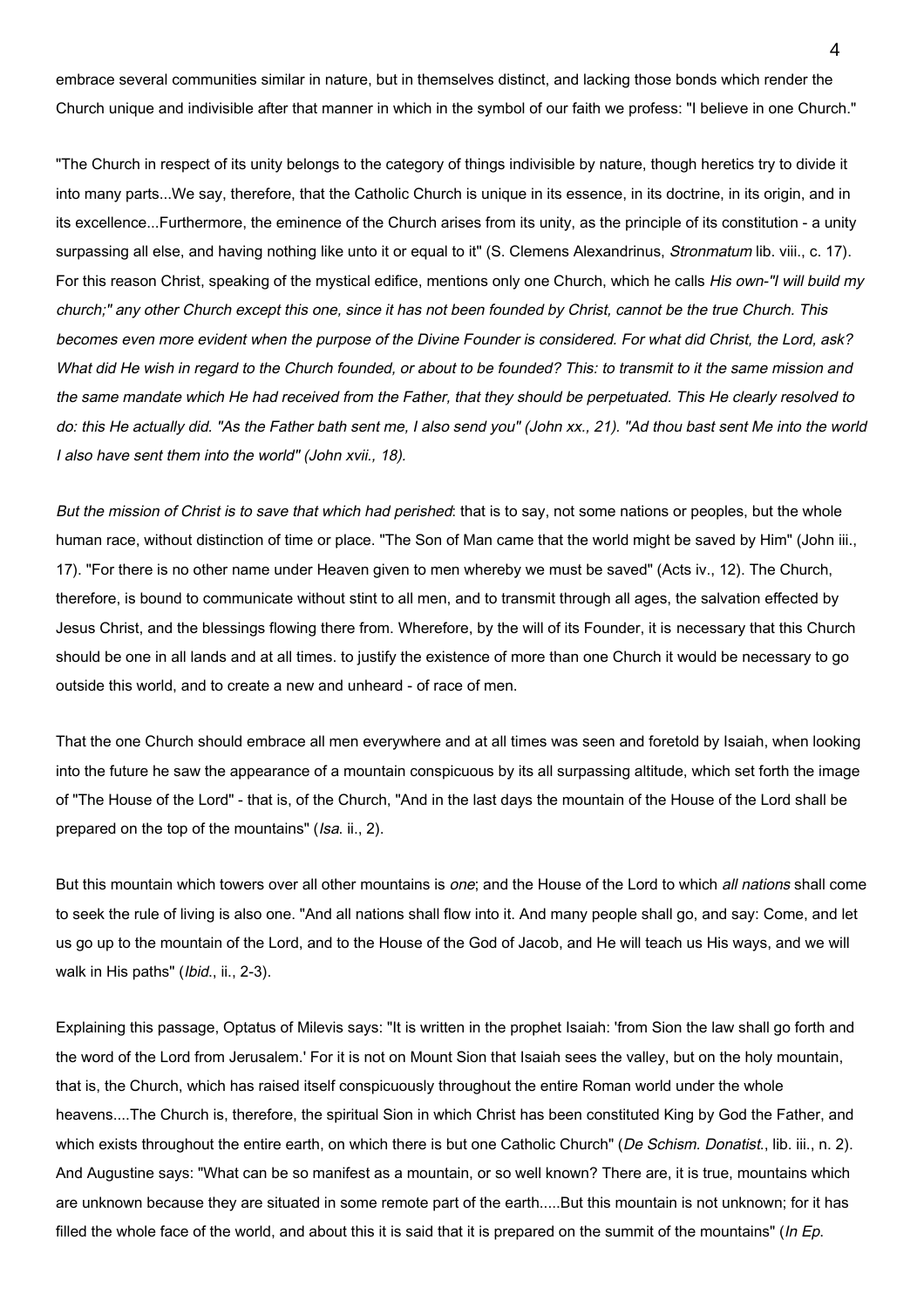# Christ the Head of the Church

5. Furthermore, the Son of God decreed that the Church should be His mystical body, with which He should be united as the Head, after the manner of the human body which He assumed, to which the natural head is physiologically united. As He took to Himself a mortal body, which He gave to suffering and death in order to pay the price of man's redemption, so also He has one mystical body in which and through which He renders men partakers of holiness and of eternal salvation. God "hath made Him (Christ) head over all the Church, which is His body" (Eph. i., 22-23). Scattered and separated members cannot possibly cohere with the head so as to make one body. But St. Paul says: "All members of the body, whereas they are many, yet are one body, so also is Christ" (I Cor. xii., 12). Wherefore this mystical body, he declares, is "compacted and fitly jointed together. The head, Christ: from whom the whole body, being compacted and fitly jointed together, by what every joint supplieth according to the operation in the measure of every part" (Eph. iv., 15-16). And so dispersed members, separated one from the other, cannot be united with one and the same head. "There is one God, and one Christ; and His Church is one and the faith is one; and one the people, joined together in the solid unity of the body in the bond of concord. This unity cannot be broken, nor the one body divided by the separation of its constituent parts" (S. Cyprianus, *De Cath. Eccl. Unitate*, n. 23). And to set forth more clearly the unity of the Church, he makes use of the illustration of a living body, the members of which cannot possibly live unless united to the head and drawing from it their vital force. Separated from the head they must of necessity die. "The Church," he says, "cannot be divided into parts by the separation and cutting asunder of its members. What is cut away from the mother cannot live or breathe apart" (*Ibid.*). What similarity is there between a dead and a living body? "For no man ever hated his own flesh, but nourisheth and cherisheth it, as also Christ doth the Church: because we are members of His body, of His flesh, and of His bones" (Eph. v., 29-30).

Another head like to Christ must be invented - that is, another Christ - if besides the one Church, which is His body, men wish to set up another. "See what you must beware of - see what you must avoid - see what you must dread. It happens that, as in the human body, some member may be cut off - a hand, a finger, a foot. Does the soul follow the amputated member? As long as it was in the body, it lived; separated, it forfeits its life. So the Christian is a Catholic as long as he lives in the body: cut off from it he becomes a heretic - the life of the spirit follows not the amputated member" (S. Augustinus, Sermo cclxvii., n. 4).

The Church of Christ, therefore, is one and the same for ever; those who leave it depart from the will and command of Christ, the Lord - leaving the path of salvation they enter on that of perdition. "Whosoever is separated from the Church is united to an adulteress. He has cut himself off from the promises of the Church, and he who leaves the Church of Christ cannot arrive at the rewards of Christ....He who observes not this unity observes not the law of God, holds not the faith of the Father and the Son, clings not to life and salvation" (S. Cyprianus, De Cath. Eccl. Unitate, n. 6).

#### Unity in Faith

6. But He, indeed, Who made this one Church, also gave it *unity*, that is, He made it such that all who are to belong to it must be united by the closest bonds, so as to form one society, one kingdom, one body - "one body and one spirit as you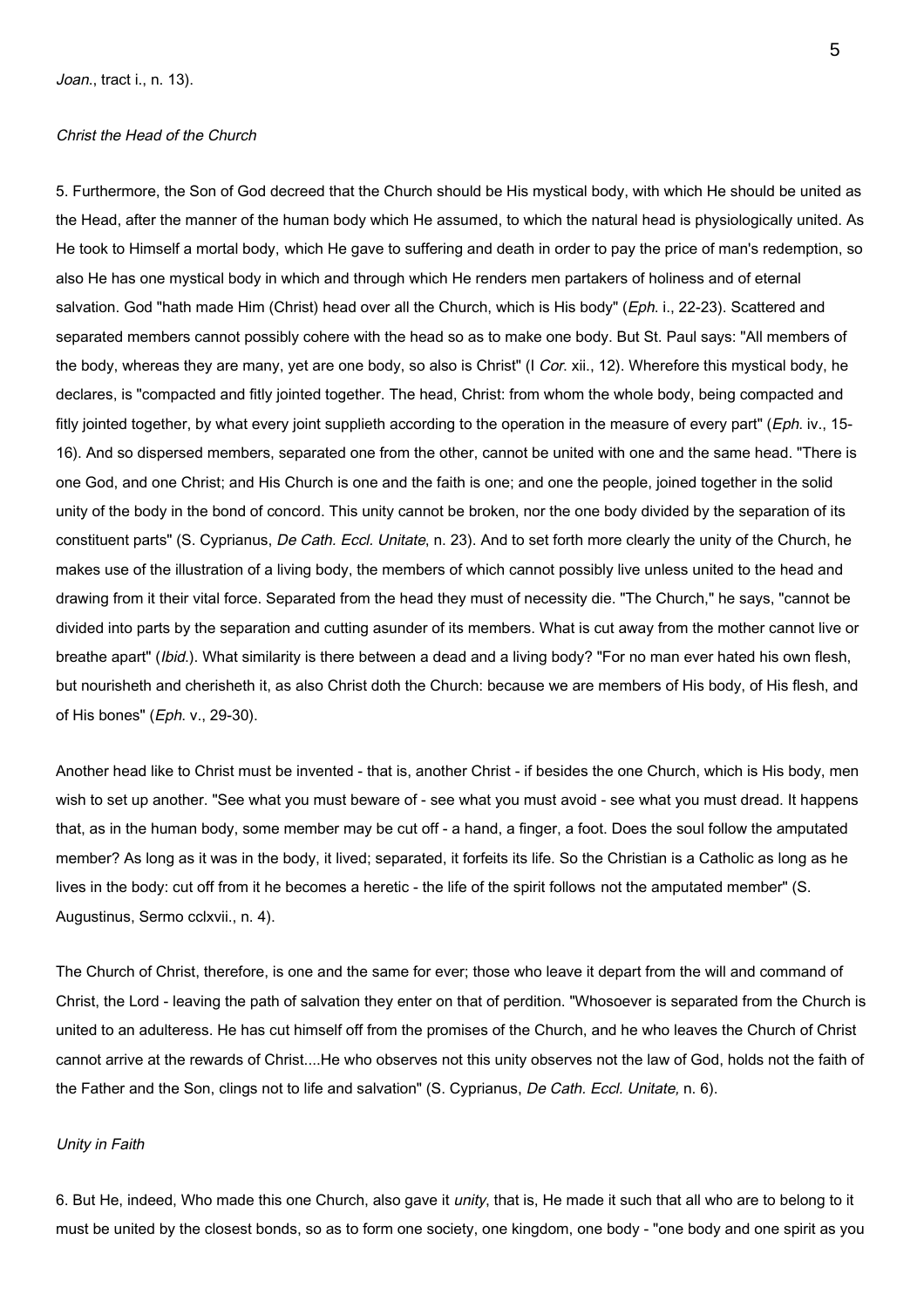are called in one hope of your calling (Eph. iv., 4). Jesus Christ, when His death was nigh at hand, declared His will in this matter, and solemnly offered it up, thus addressing His Father: "Not for them only do I pray, but for them also who through their word shall believe in Me...that they also may be one in Us...that they may be made perfect in one" (John xvii., 20-21 23). Yea, He commanded that this unity should be so closely knit and so perfect amongst His followers that it might, in some measure, shadow forth the union between Himself and His Father: "I pray that they all may be one as Thou Father in Me and I in Thee" (Ibid. 21).

Agreement and union of minds is the necessary foundation of this perfect concord amongst men, from which concurrence of wills and similarity of action are the natural results. Wherefore, in His divine wisdom, He ordained in His Church Unity of Faith; a virtue which is the first of those bonds which unite man to God, and whence we receive the name of the *faithful* - "one Lord, one faith, one baptism" (Eph. iv., 5). That is, as there is one Lord and one baptism, so should all Christians, without exception, have but one faith. And so the Apostle St. Paul not merely begs, but entreats and implores Christians to be all of the same mind, and to avoid difference of opinions: "I beseech you, brethren, by the name of our Lord Jesus Christ, that you all speak the same thing, and that there be no schisms amongst you, and that you be perfect in the same mind and in the same judgment" (I Cor. i., 10). Such passages certainly need no interpreter; they speak clearly enough for themselves. Besides, all who profess Christianity allow that there can be but one faith. It is of the greatest importance and indeed of absolute necessity, as to which many are deceived, that the nature and character of this unity should be recognized. And, as We have already stated, this is not to be ascertained by conjecture, but by the certain knowledge of what was done; that is by seeking for and ascertaining what kind of unity in faith has been commanded by Jesus Christ.

# The Kind of Unity in Faith Commanded by Christ

7. The heavenly doctrine of Christ, although for the most part committed to writing by divine inspiration, could not unite the minds of men if left to the human intellect alone. It would, for this very reason, be subject to various and contradictory interpretations. This is so, not only because of the nature of the doctrine itself and of the mysteries it involves, but also because of the divergencies of the human mind and of the disturbing element of conflicting passions. From a variety of interpretations a variety of beliefs is necessarily begotten; hence come controversies, dissensions and wranglings such as have arisen in the past, even in the first ages of the Church. Irenaeus writes of heretics as follows: "Admitting the sacred Scriptures they distort the interpretations" (Lib. iii., cap. 12, n. 12). And Augustine: "Heresies have arisen, and certain perverse views ensnaring souls and precipitating them into the abyss only when the Scriptures, good in themselves, are not properly understood" (In Evang. Joan., tract xviii., cap. 5, n. I). Besides Holy Writ it was absolutely necessary to insure this union of men's minds - to effect and preserve unity of ideas - that there should be another principle. This the wisdom of God requires: for He could not have willed that the faith should be one if He did not provide means sufficient for the preservation of this unity; and this Holy Writ clearly sets forth as We shall presently point out. Assuredly the infinite power of God is not bound by anything, all things obey it as so many passive instruments. In regard to this external principle, therefore, we must inquire which one of all the means in His power Christ did actually adopt. For this purpose it is necessary to recall in thought the institution of Christianity.

# The Magisterium (or Teaching Authority) of the Church to be Perpetual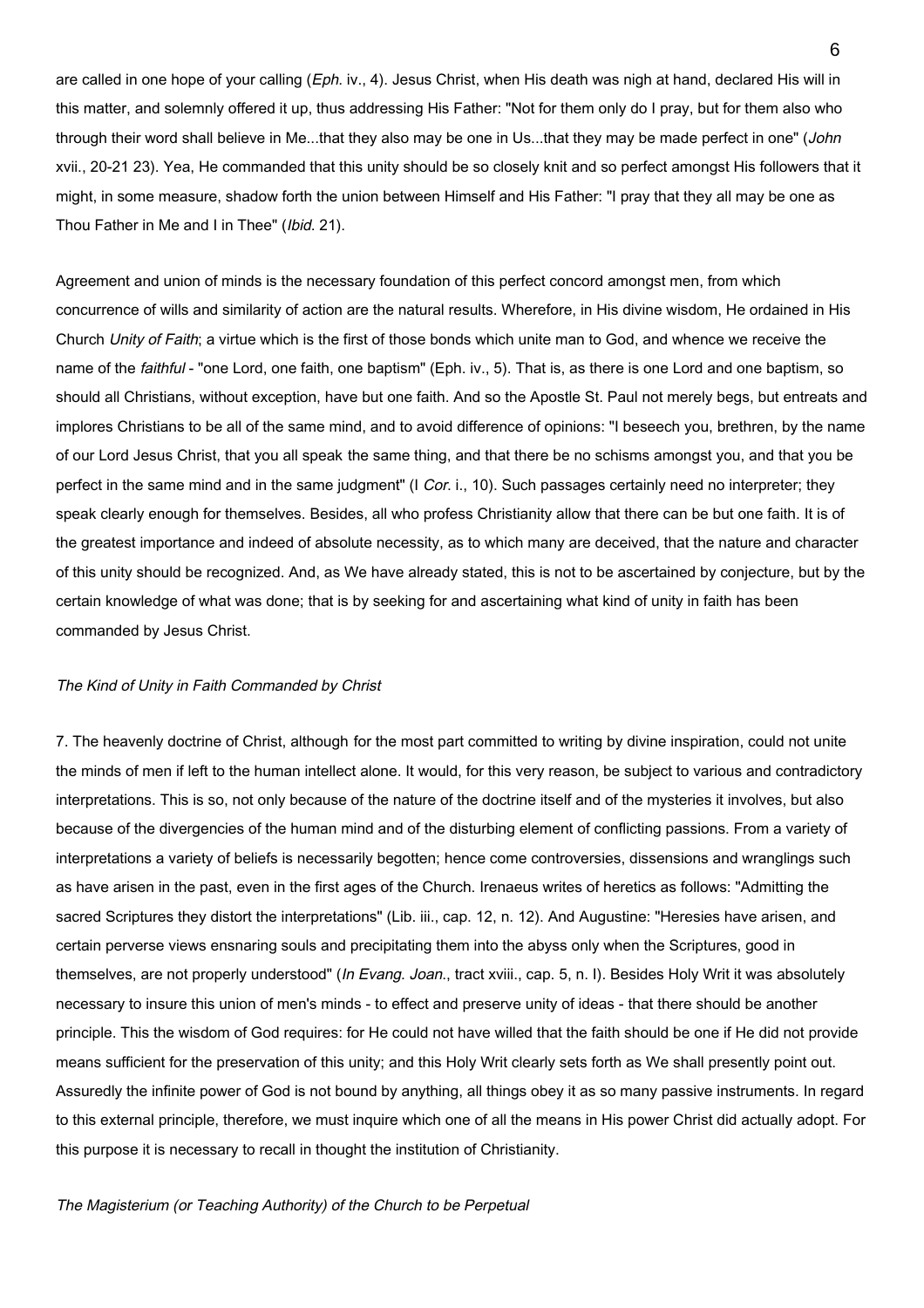8. We are mindful only of what is witnessed to by Holy Writ and what is otherwise well known. Christ proves His own divinity and the divine origin of His mission by miracles; He teaches the multitudes heavenly doctrine by word of mouth; and He absolutely commands that the assent of faith should be given to His teaching, promising eternal rewards to those who believe and eternal punishment to those who do not. "If I do not the works of my Father, believe Me not" (John x., 37). "If I had not done among them the works than no other man had done, they would not have sin" (Ibid. xv., 24). "But if I do (the works) though you will not believe Me, believe the works" (Ibid. x., 38). Whatsoever He commands, He commands by the same authority. He requires the assent of the mind to all truths without exception. It was thus the duty of all who heard Jesus Christ, if they wished for eternal salvation, not merely to accept His doctrine as a whole, but to assent with their entire mind to all and every point of it, since it is unlawful to withhold faith from God even in regard to one single point.

When about to ascend into heaven He sends His Apostles in virtue of the same power by which He had been sent from the Father; and he charges them to spread abroad and propagate His teaching. "All power is given to Me in Heaven and in earth. Going therefore teach all nations....teaching them to observe all things whatsoever I have commanded you" (Matt. xxviii., 18-19-20). So that those obeying the Apostles might be saved, and those disobeying should perish. "He that believeth and is baptized shall be saved, but he that believed not shall be condemned" (Mark xvi., 16). But since it is obviously most in harmony with God's providence that no one should have confided to him a great and important mission unless he were furnished with the means of properly carrying it out, for this reason Christ promised that He would send the Spirit of Truth to His Disciples to remain with them for ever. "But if I go I will send Him (the Paraclete) to you....But when He, the Spirit of Truth is come, He will teach you all truth" (John xvi., 7-13). "And I will ask the Father, and He shall give you another Paraclete, that he may abide with you for ever, the Spirit of 'Truth" (Ibid. xiv., 16-17). "He shall give testimony of Me, and you shall give testimony" (Ibid. xv., 26-27). Hence He commands that the teaching of the Apostles should be religiously accepted and piously kept as if it were His own - "He who hears you hears Me, he who despises you despises Me" (Luke x., 16). Wherefore the Apostles are ambassadors of Christ as He is the ambassador of the Father. "As the Father sent Me so also I send you" (John xx., 21). Hence as the Apostles and Disciples were bound to obey Christ, so also those whom the Apostles taught were, by God's command, bound to obey them. And, therefore, it was no more allowable to repudiate one iota of the Apostles' teaching than it was to reject any point of the doctrine of Christ Himself.

Truly the voice of the Apostles, when the Holy Ghost had come down upon them, resounded throughout the world. Wherever they went they proclaimed themselves the ambassadors of Christ Himself. "By whom (Jesus Christ) we have received grace and Apostleship for obedience to the faith in all nations for His name" (Rom. i., 5). And God makes known their divine mission by numerous miracles. "But they going forth preached everywhere: the Lord working withal, and confirming the word with signs that followed" (Mark xvi., 20). But what is this word? That which comprehends all things, that which they had learnt from their Master; because they openly and publicly declare that they cannot help speaking of what they had seen and heard.

But, as we have already said, the Apostolic mission was not destined to die with the Apostles themselves, or to come to an end in the course of time, since it was intended for the people at large and instituted for the salvation of the human race. For Christ commanded His Apostles to preach the "Gospel to every creature, to carry His name to nations and kings, and to be witnesses to him to the ends of the earth." He further promised to assist them in the fulfilment of their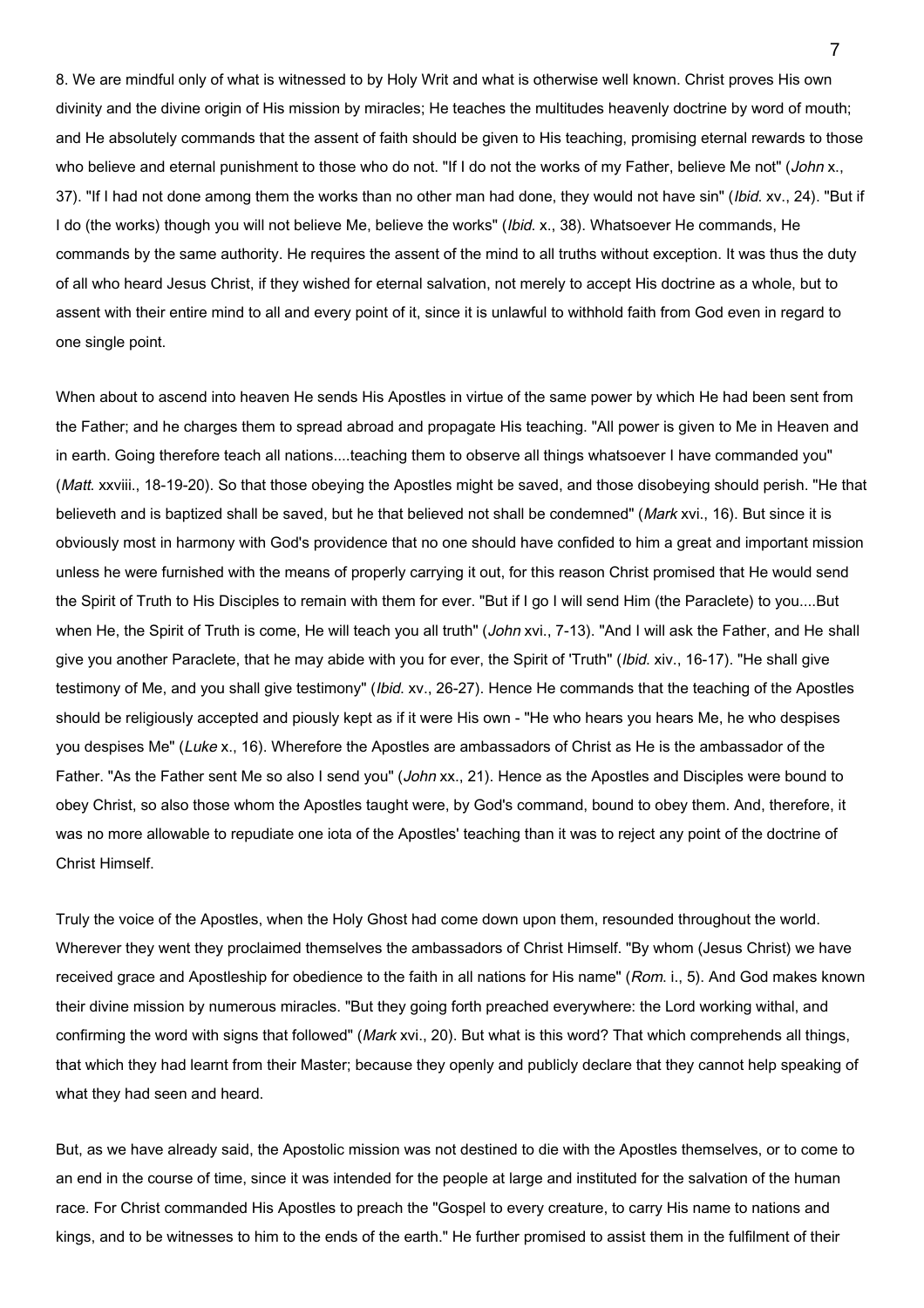high mission, and that, not for a few years or centuries only, but for all time - "even to the consummation of the world." Upon which St. Jerome says: "He who promises to remain with His Disciples to the end of the world declares that they will be for ever victorious, and that He will never depart from those who believe in Him" (In Matt., lib. iv., cap. 28, v. 20). But how could all this be realized in the Apostles alone, placed as they were under the universal law of dissolution by death? It was consequently provided by God that the Magisterium instituted by Jesus Christ should not end with the life of the Apostles, but that it should be perpetuated. We see it in truth propagated, and, as it were, delivered from hand to hand. For the Apostles consecrated bishops, and each one appointed those who were to succeed them immediately "in the ministry of the word."

Nay more: they likewise required their successors to choose fitting men, to endow them with like authority, and to confide to them the office and mission of teaching. "Thou, therefore, my son, be strong in the grace which is in Christ Jesus: and the things which thou bast heard of me by many witnesses, the same command to faithful men, who shall be fit to teach others also" (2 Tim. ii., I-2). Wherefore, as Christ was sent by God and the Apostles by Christ, so the Bishops and those who succeeded them were sent by the Apostles. "The Apostles were appointed by Christ to preach the Gospel to us. Jesus Christ was sent by God. Christ is therefore from God, and the Apostles from Christ, and both according to the will of God....Preaching therefore the word through the countries and cities, when they had proved in the Spirit the first-fruits of their teaching they appointed bishops and deacons for the faithful....They appointed them and then ordained them, so that when they themselves had passed away other tried men should carry on their ministry" (S. Clemens Rom. Epist. I ad Corinth. capp. 42, 44). On the one hand, therefore, it is necessary that the mission of teaching whatever Christ had taught should remain perpetual and immutable, and on the other that the duty of accepting and professing all their doctrine should likewise be perpetual and immutable. "Our Lord Jesus Christ, when in His Gospel He testifies that those who not are with Him are His enemies, does not designate any special form of heresy, but declares that all heretics who are not with Him and do not gather with Him, scatter His flock and are His adversaries: He that is not with Me is against Me, and he that gathereth not with Me scattereth" (S. Cyprianus, Ep. lxix., ad Magnum, n. I).

#### Every Revealed Truth, without Exception, Must be Accepted

9. The Church, founded on these principles and mindful of her office, has done nothing with greater zeal and endeavour than she has displayed in guarding the integrity of the faith. Hence she regarded as rebels and expelled from the ranks of her children all who held beliefs on any point of doctrine different from her own. The Arians, the Montanists, the Novatians, the Quartodecimans, the Eutychians, did not certainly reject all Catholic doctrine: they abandoned only a tertian portion of it. Still who does not know that they were declared heretics and banished from the bosom of the Church? In like manner were condemned all authors of heretical tenets who followed them in subsequent ages. "There can be nothing more dangerous than those heretics who admit nearly the whole cycle of doctrine, and yet by one word, as with a drop of poison, infect the real and simple faith taught by our Lord and handed down by Apostolic tradition" (Auctor Tract. de Fide Orthodoxa contra Arianos).

The practice of the Church has always been the same, as is shown by the unanimous teaching of the Fathers, who were wont to hold as outside Catholic communion, and alien to the Church, whoever would recede in the least degree from any point of doctrine proposed by her authoritative Magisterium. Epiphanius, Augustine, Theodoret, drew up a long list of the heresies of their times. St. Augustine notes that other heresies may spring up, to a single one of which, should any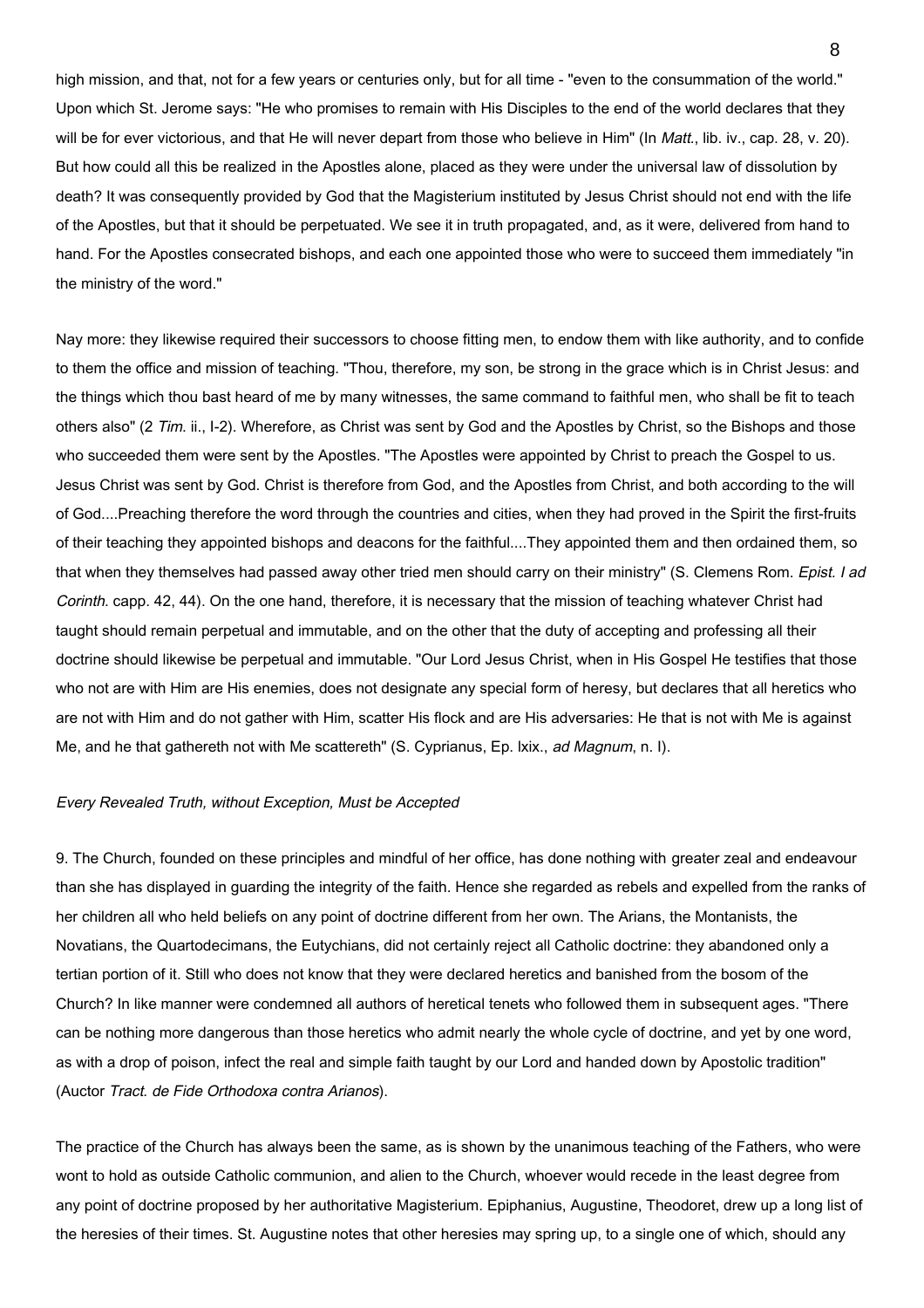one give his assent, he is by the very fact cut off from Catholic unity. "No one who merely disbelieves in all (these heresies) can for that reason regard himself as a Catholic or call himself one. For there may be or may arise some other heresies, which are not set out in this work of ours, and, if any one holds to one single one of these he is not a Catholic" (S. Augustinus, De Haeresibus, n. 88).

The need of this divinely instituted means for the preservation of unity, about which we speak is urged by St. Paul in his epistle to the Ephesians. In this he first admonishes them to preserve with every care concord of minds: "Solicitous to keep the unity of the Spirit in the bond of peace" (Eph. iv., 3, et seq.). And as souls cannot be perfectly united in charity unless minds agree in faith, he wishes all to hold the same faith: "One Lord, one faith," and this so perfectly one as to prevent all danger of error: "that henceforth we be no more children, tossed to and fro, and carried about with every wind of doctrine by the wickedness of men, by cunning craftiness, by which they lie in wait to deceive" (Eph. iv., 14): and this he teaches is to be observed, not for a time only-"but until we all meet in the unity of faith...unto the measure of the age of the fulness of Christ" (13). But, in what has Christ placed the primary principle, and the means of preserving this unity? In that-"He gave some Apostles-and other some pastors and doctors, for the perfecting of the saints, for the work of the ministry, for the edifying of the body of Christ" (11-12).

Wherefore, from the very earliest times the fathers and doctors of the Church have been accustomed to follow and, with one accord to defend this rule. Origen writes: "As often as the heretics allege the possession of the canonical scriptures, to which all Christians give unanimous assent, they seem to say: `Behold the word of truth is in the houses.' But we should believe them not and abandon not the primary and ecclesiastical tradition. We should believe not otherwise than has been handed down by the tradition of the Church of God" (Vetus Interpretatio Commentariorum in Matt. n. 46). Irenaeus too says: "The doctrine of the Apostles is the true faith...which is known to us through the Episcopal succession...which has reached even unto our age by the very fact that the Scriptures have been zealously guarded and fully interpreted" (Contra Haereses, lib. iv., cap. 33, n. 8). And Tertullian: "It is therefore clear that all doctrine which agrees with that of the Apostolic churches - the matrices and original centres of the faith, must be looked upon as the truth, holding without hesitation that the Church received it from the Apostles, the Apostles from Christ and Christ from God....We are in communion with the Apostolic churches, and by the very fact that they agree amongst themselves we have a testimony of the truth" (De Praescrip., cap. xxxi). And so Hilary: "Christ teaching from the ship signifies that those who are outside the Church can never grasp the divine teaching; for the ship typifies the Church where the word of life is deposited and preached. Those who are outside are like sterile and worthless sand: they cannot comprehend" (Comment. in Matt. xiii., n. I). Rufinus praises Gregory of Nazianzum and Basil because "they studied the text of Holy Scripture alone, and took the interpretation of its meaning not from their own inner consciousness, but from the writings and on the authority of the ancients, who in their turn, as it is clear, took their rule for understanding the meaning from the Apostolic succession" (Hist. Eccl., lib. ii., cap. 9).

Wherefore, as appears from what has been said, Christ instituted in the Church a living, authoritative and permanent Magisterium, which by His own power He strengthened, by the Spirit of truth He taught, and by miracles confirmed. He willed and ordered, under the gravest penalties, that its teachings should be received as if they were His own. As often, therefore, as it is declared on the authority of this teaching that this or that is contained in the deposit of divine revelation, it must be believed by every one as true. If it could in any way be false, an evident contradiction follows; for then God Himself would be the author of error in man. "Lord, if we be in error, we are being deceived by Thee" (Richardus de S.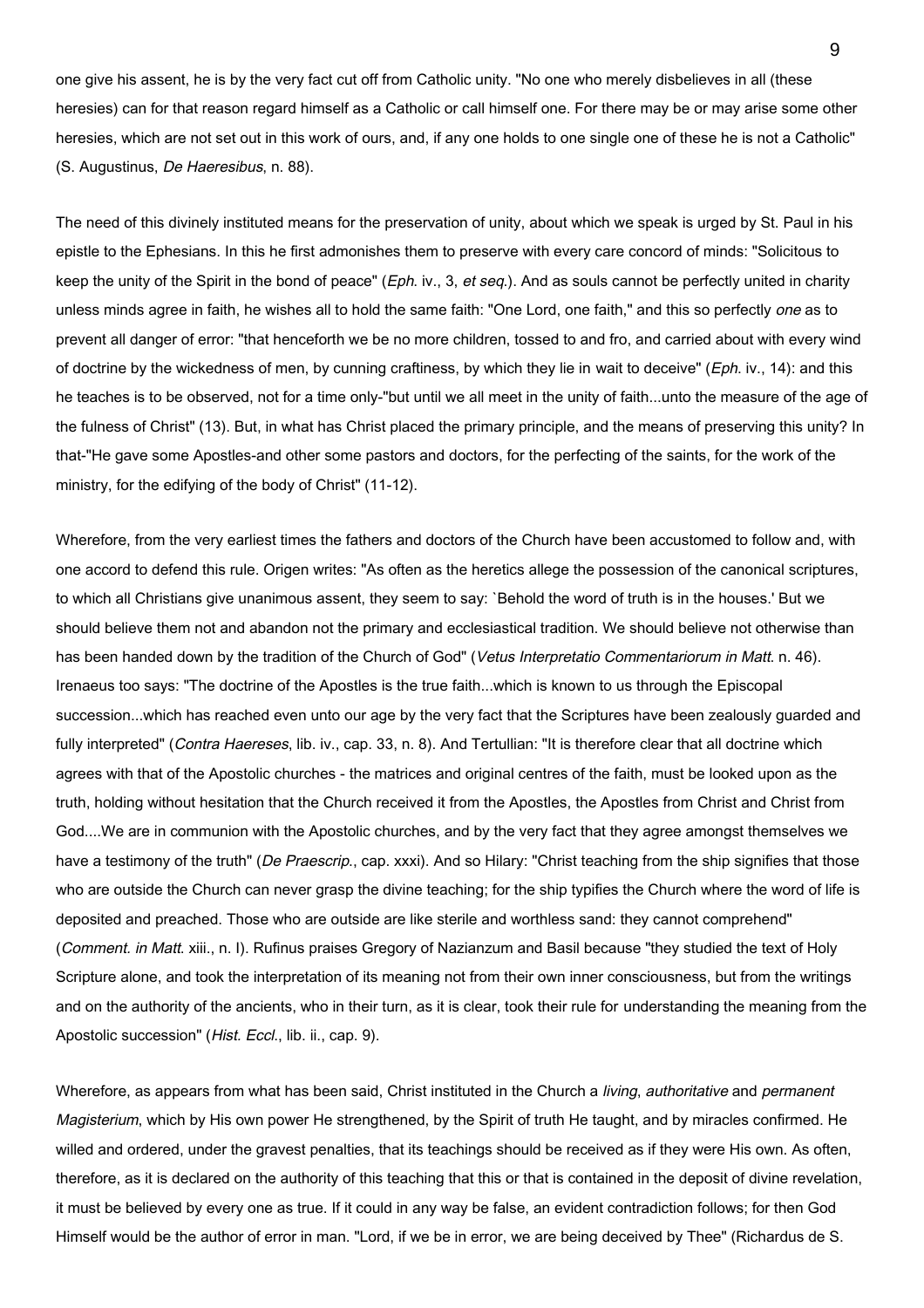Victore, De Trin., lib. i., cap. 2). In this wise, all cause for doubting being removed, can it be lawful for anyone to reject any one of those truths without by the very fact falling into heresy?-without separating himself from the Church?-without repudiating in one sweeping act the whole of Christian teaching? For such is the nature of faith that nothing can be more absurd than to accept some things and reject others. Faith, as the Church teaches, is "that supernatural virtue by which, through the help of God and through the assistance of His grace, we believe what he has revealed to be true, not on account of the intrinsic truth perceived by the natural light of reason, but because of the authority of God Himself, the Revealer, who can neither deceive nor be deceived" (Conc. Vat., Sess. iii., cap. 3). If then it be certain that anything is revealed by God, and this is not believed, then nothing whatever is believed by divine Faith: for what the Apostle St. James judges to be the effect of a moral deliquency, the same is to be said of an erroneous opinion in the matter of faith. "Whosoever shall offend in one point, is become guilty of all" (Ep. James ii., 10). Nay, it applies with greater force to an erroneous opinion. For it can be said with less truth that every law is violated by one who commits a single sin, since it may be that he only virtually despises the majesty of God the Legislator. But he who dissents even in one point from divinely revealed truth absolutely rejects all faith, since he thereby refuses to honour God as the supreme truth and the formal motive of faith. "In many things they are with me, in a few things not with me; but in those few things in which they are not with me the many things in which they are will not profit them" (S. Augustinus in Psal. liv., n. 19). And this indeed most deservedly; for they, who take from Christian doctrine what they please, lean on their own judgments, not on faith; and not "bringing into captivity every understanding unto the obedience of Christ" (2 Cor. x., 5), they more truly obey themselves than God. "You, who believe what you like, believe yourselves rather than the gospel" (S. Augustinus, lib. xvii., Contra Faustum Manichaeum, cap. 3).

For this reason the Fathers of the Vatican Council laid down nothing new, but followed divine revelation and the acknowledged and invariable teaching of the Church as to the very nature of faith, when they decreed as follows: "All those things are to be believed by divine and Catholic faith which are contained in the written or unwritten word of God, and which are proposed by the Church as divinely revealed, either by a solemn definition or in the exercise of its ordinary and universal Magisterium" (Sess. iii., cap. 3). Hence, as it is clear that God absolutely willed that there should be unity in His Church, and as it is evident what kind of unity He willed, and by means of what principle He ordained that this unity should be maintained, we may address the following words of St. Augustine to all who have not deliberately closed their minds to the truth: "When we see the great help of God, such manifest progress and such abundant fruit, shall we hesitate to take refuge in the bosom of that Church, which, as is evident to all, possesses the supreme authority of the Apostolic See through the Episcopal succession? In vain do heretics rage round it; they are condemned partly by the judgment of the people themselves, partly by the weight of councils, partly by the splendid evidence of miracles. To refuse to the Church the primacy is most impious and above measure arrogant. And if all learning, no matter how easy and common it may be, in order to be fully understood requires a teacher and master, what can be greater evidence of pride and rashness than to be unwilling to learn about the books of the divine mysteries from the proper interpreter, and to wish to condemn them unknown?" (De Unitate Credendi, cap. xvii., n. 35).

It is then undoubtedly the office of the church to guard Christian doctrine and to propagate it in its integrity and purity. But this is not all: the object for which the Church has been instituted is not wholly attained by the performance of this duty. For, since Jesus Christ delivered Himself up for the salvation of the human race, and to this end directed all His teaching and commands, so He ordered the Church to strive, by the truth of its doctrine, to sanctify and to save mankind. But faith alone cannot compass so great, excellent, and important an end. There must needs be also the fitting and devout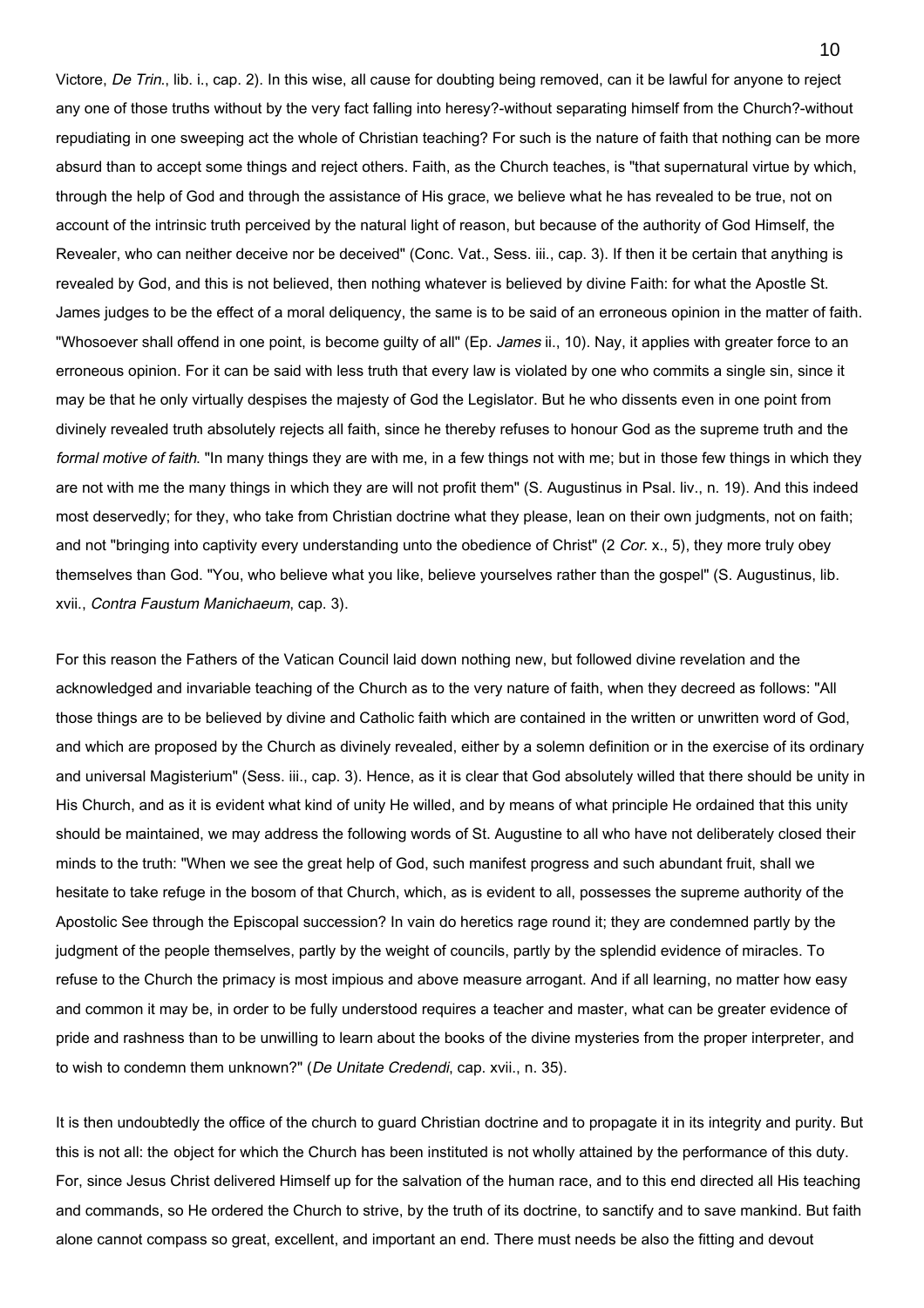worship of God, which is to be found chiefly in the divine Sacrifice and in the dispensation of the Sacraments, as well as salutary laws and discipline. All these must be found in the Church, since it continues the mission of the Saviour for ever. The Church alone offers to the human race that religion-that state of absolute perfection - which He wished, as it were, to be *incorporated* in it. And it alone supplies those means of salvation which accord with the ordinary counsels of Providence.

#### The Church a Divine Society

10. But as this heavenly doctrine was never left to the arbitrary judgment of private individuals, but, in the beginning delivered by Jesus Christ, was afterwards committed by Him exclusively to the Magisterium already named, so the power of performing and administering the divine mysteries, together with the authority of ruling and governing, was not bestowed by God on all Christians indiscriminately, but on certain chosen persons. For to the Apostles and their legitimate successors alone these words have reference: "Going into the whole world preach the Gospel." "Baptizing them." "Do this in commemoration of Me." "Whose sins you shall forgive they are forgiven them." And in like manner He ordered the Apostles only and those who should lawfully succeed them to feed - that is to govern with authority - all Christian souls. Whence it also follows that it is necessarily the duty of Christians to be subject and to obey. And these duties of the Apostolic office are, in general, all included in the words of St. Paul: "Let a man so account of us as of the ministers of Christ, and the dispensers of the mysteries of God" (I Cor. iv., I).

Wherefore Jesus Christ bade all men, present and future, follow Him as their leader and Saviour; and this, not merely as individuals, but as forming a society, organized and united in mind. In this way a duly constituted society should exist, formed out of the divided multitude of peoples, one in faith, one in end, one in the participation of the means adapted to the attainment of the end, and one as subject to one and the same authority. To this end He established in the Church all principles which necessarily tend to make organized human societies, and through which they attain the perfection proper to each. That is, in it (the Church), all who wished to be the sons of God by adoption might attain to the perfection demanded by their high calling, and might obtain salvation. The Church, therefore, as we have said, is man's guide to whatever pertains to Heaven. This is the office appointed unto it by God: that it may watch over and may order all that concerns religion, and may, without let or hindrance, exercise, according to its judgment, its charge over Christianity. Wherefore they who pretend that the Church has any wish to interfere in Civil matters, or to infringe upon the rights of the State, know it not, or wickedly calumniate it.

God indeed even made the Church a society far more perfect than any other. For the end for which the Church exists is as much higher than the end of other societies as divine grace is above nature, as immortal blessings are above the transitory things on the earth. Therefore the Church is a society divine in its origin, *supernatural* in its end and in means proximately adapted to the attainment of that end; but it is a human community inasmuch as it is composed of men. For this reason we find it called in Holy Writ by names indicating a perfect society. It is spoken of as the House of God, the city placed upon the mountain to which all nations must come. But it is also the fold presided over by one Shepherd, and into which all Christ's sheep must betake themselves. Yea, it is called the kingdom which God has raised up and which will stand for ever. Finally it is the body of Christ - that is, of course, His mystical body, but a body living and duly organized and composed of many members; members indeed which have not all the same functions, but which, united one to the other, are kept bound together by the guidance and authority of the head.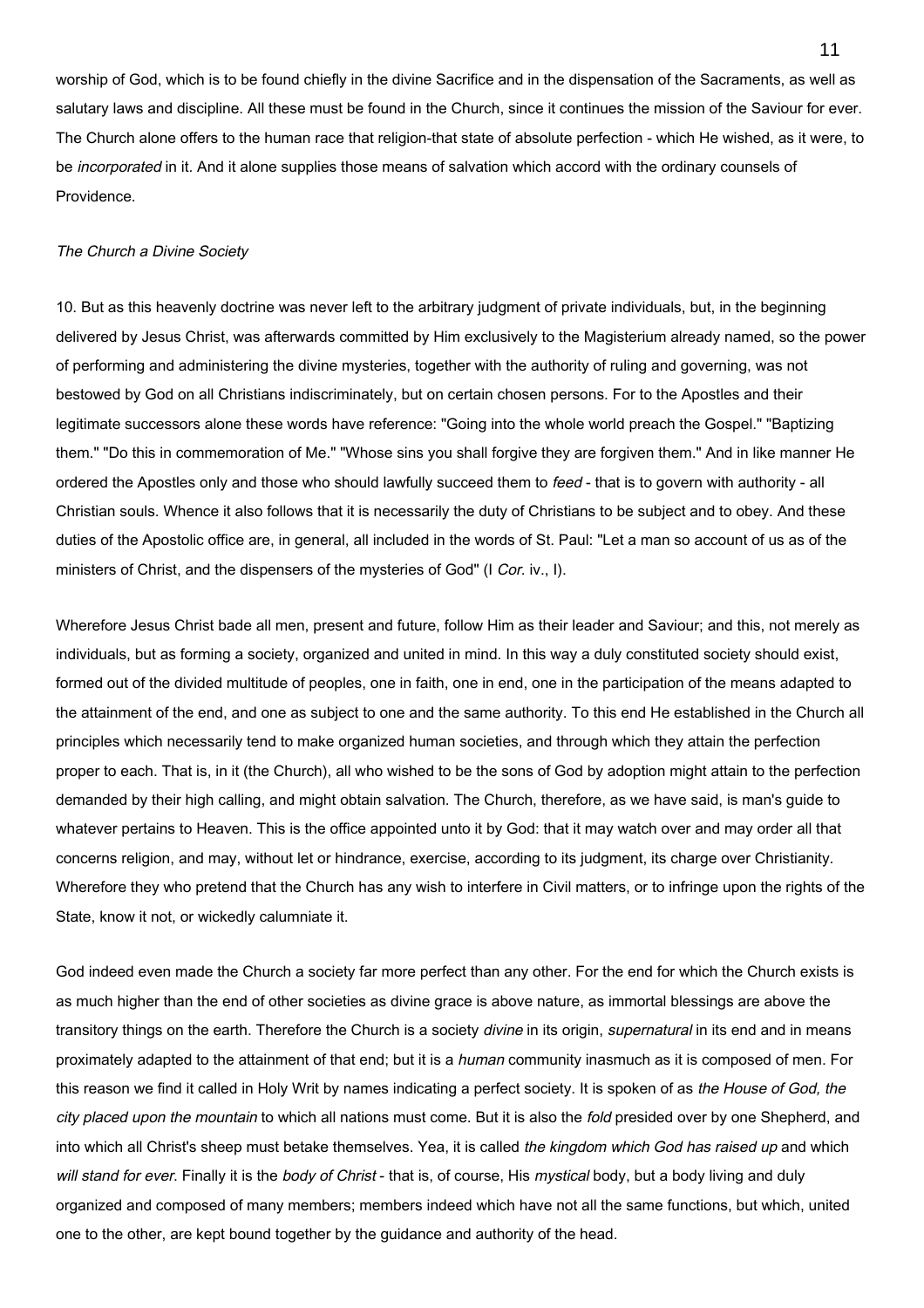Indeed no true and perfect human society can be conceived which is not governed by some supreme authority. Christ therefore must have given to His Church a supreme authority to which all Christians must render obedience. For this reason, as the unity of the faith is of necessity required for the unity of the church, inasmuch as it is the body of the faithful, so also for this same unity, inasmuch as the Church is a divinely constituted society, unity of government, which effects and involves unity of communion, is necessary jure divino. "The unity of the Church is manifested in the mutual connection or communication of its members, and likewise in the relation of all the members of the Church to one head" (St. Thomas, 2a 2ae, 9, xxxix., a. I).

From this it is easy to see that men can fall away from the unity of the Church by schism, as well as by heresy. "We think that this difference exists between heresy and schism" (writes St. Jerome): "heresy has no perfect dogmatic teaching, whereas schism, through some Episcopal dissent, also separates from the Church" (S. Hieronymus, Comment. in Epist. ad Titum, cap. iii., v. 10-11). In which judgment St. John Chrysostom concurs: "I say and protest (he writes) that it is as wrong to divide the Church as to fall into heresy" (Hom. xi., in Epist. ad Ephes., n. 5). Wherefore as no heresy can ever be justifiable, so in like manner there can be no justification for schism. "There is nothing more grievous than the sacrilege of schism....there can be no just necessity for destroying the unity of the Church" (S. Augustinus, Contra Epistolam Parmeniani, lib. ii., cap. ii., n. 25).

#### The Supreme Authority Founded by Christ

11. The nature of this supreme authority, which all Christians are bound to obey, can be ascertained only by finding out what was the evident and positive will of Christ. Certainly Christ is a King for ever; and though invisible, He continues unto the end of time to govern and guard His church from Heaven. But since He willed that His kingdom should be visible He was obliged, when He ascended into Heaven, to designate a vice-gerent on earth. "Should anyone say that Christ is the one head and the one shepherd, the one spouse of the one Church, he does not give an adequate reply. It is clear, indeed, that Christ is the author of grace in the Sacraments of the Church; it is Christ Himself who baptizes; it is He who forgives sins; it is He who is the true priest who bath offered Himself upon the altar of the cross, and it is by His power that His body is daily consecrated upon the altar; and still, because He was not to be visibly present to all the faithful, He made choice of ministers through whom the aforesaid Sacraments should be dispensed to the faithful as said above" (cap. 74). "For the same reason, therefore, because He was about to withdraw His visible presence from the Church, it was necessary that He should appoint someone in His place, to have the charge of the Universal Church. Hence before His Ascension He said to Peter: 'Feed my sheep' " (St. Thomas, Contra Gentiles, lib. iv., cap. 76).

Jesus Christ, therefore, appointed Peter to be that head of the Church; and He also determined that the authority instituted in perpetuity for the salvation of all should be inherited by His successors, in whom the same permanent authority of Peter himself should continue. And so He made that remarkable promise to Peter and to no one else: "Thou are Peter, and upon this rock I will build my church" (Matt. xvi., 18). "To Peter the Lord spoke: to one, therefore, that He might establish unity upon one" (S. Pacianus ad Sempronium, Ep. iii., n. 11). "Without any prelude He mentions St. Peter's name and that of his father (Blessed art thou Simon, son of John) and He does not wish Him to be called any more Simon; claiming him for Himself according to His divine authority He aptly names him Peter, from petra the rock, since upon him He was about to found His Church" (S. Cyrillus Alexandrinus, In Evang. Joan., lib. ii., in cap. i., v. 42).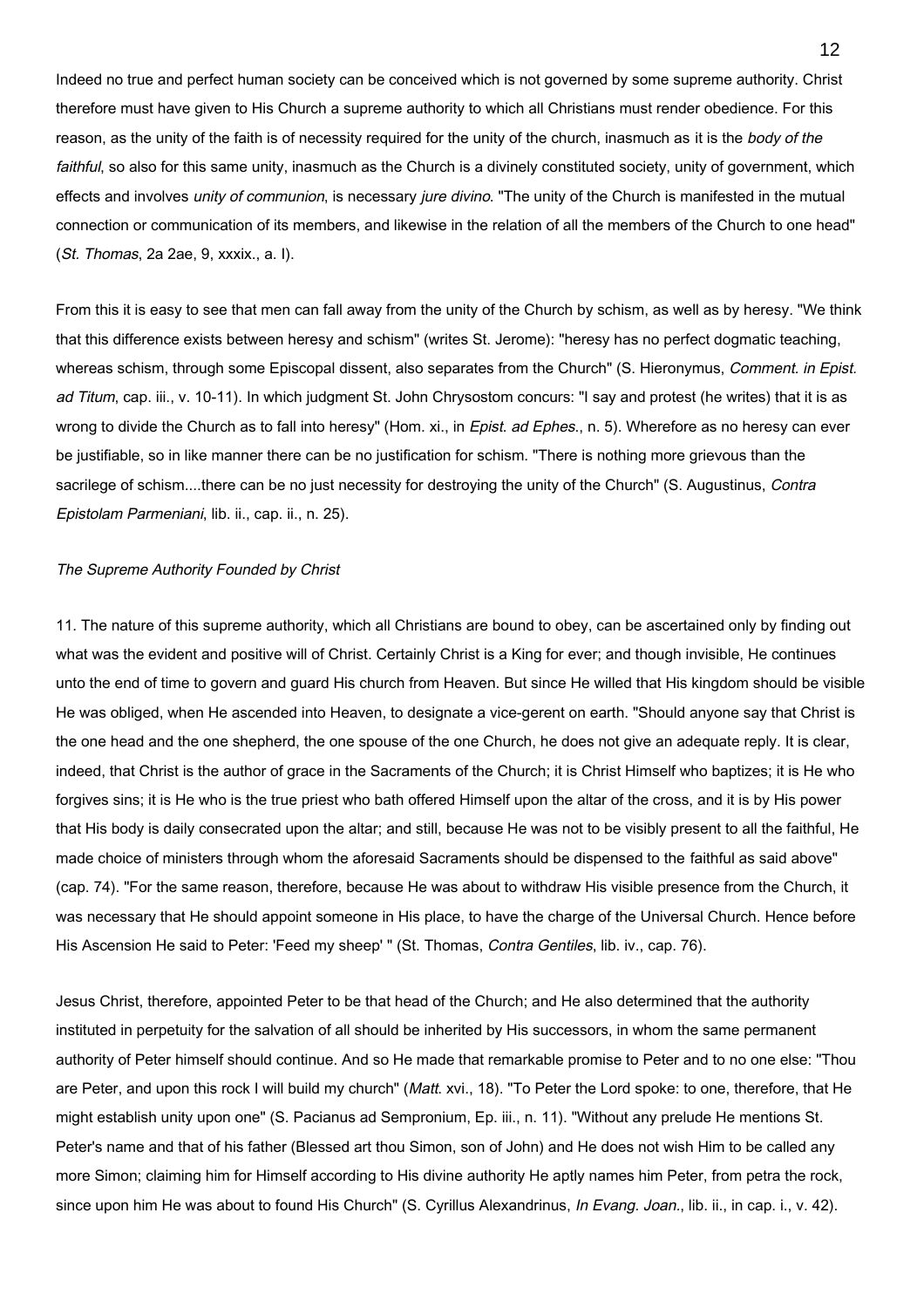### The Universal Jurisdiction of St. Peter

12. From this text it is clear that by the will and command of God the Church rests upon St. Peter, just as a building rests on its foundation. Now the proper nature of a foundation is to be a principle of cohesion for the various parts of the building. It must be the necessary condition of stability and strength. Remove it and the whole building falls. It is consequently the office of St. Peter to support the Church, and to guard it in all its strength and indestructible unity. How could he fulfil this office without the power of commanding, forbidding, and judging, which is properly called jurisdiction? It is only by this power of jurisdiction that nations and commonwealths are held together. A primacy of honour and the shadowy right of giving advice and admonition, which is called *direction*, could never secure to any society of men unity or strength. The words - and the gates of Hell shall not prevail against it - proclaim and establish the authority of which we speak. "What is the it?" (writes Origen). "Is it the rock upon which Christ builds the Church or the Church? The expression indeed is ambiguous, as if the rock and the Church were one and the same. I indeed think that this is so, and that neither against the rock upon which Christ builds His Church nor against the Church shall the gates of Hell prevail" (Origenes, Comment. in Matt., tom. xii., n. ii). The meaning of this divine utterance is, that, notwithstanding the wiles and intrigues which they bring to bear against the Church, it can never be that the church committed to the care of Peter shall succumb or in any wise fail. "For the Church, as the edifice of Christ who has wisely built 'His house upon a rock,' cannot be conquered by the gates of Hell, which may prevail over any man who shall be off the rock and outside the Church, but shall be powerless against it" (*Ibid.*). Therefore God confided His Church to Peter so that he might safely guard it with his unconquerable power. He invested him, therefore, with the needful authority; since the right to rule is absolutely required by him who has to guard human society really and effectively. This, furthermore, Christ gave: "To thee will I give the keys of the kingdom of Heaven." And He is clearly still speaking of the Church, which a short time before He had called His own, and which He declared He wished to build on Peter as a foundation. The Church is typified not only as an edifice but as a Kingdom, and every one knows that the keys constitute the usual sign of governing authority. Wherefore when Christ promised to give to Peter the keys of the Kingdom of Heaven, he promised to give him power and authority over the Church. "The Son committed to Peter the office of spreading the knowledge of His Father and Himself over the whole world. He who increased the Church in all the earth, and proclaimed it to be stronger than the heavens, gave to a mortal man all power in Heaven when He handed him the Keys" (S. Johannes Chrysostomus, Hom. liv., in Matt. v., 2). In this same sense He says: "Whatsoever thou shall bind upon earth it shall be bound also in Heaven, and whatsoever thou shalt loose on earth it shall be loosed also in Heaven." This metaphorical expression of binding and loosing indicates the power of making laws, of judging and of punishing; and the power is said to be of such amplitude and force that God will ratify whatever is decreed by it. Thus it is supreme and absolutely independent, so that, having no other power on earth as its superior, it embraces the whole Church and all things committed to the Church.

The promise is carried out when Christ the Lord after His Resurrection, having thrice asked Peter whether he loved Him more than the rest, lays on him the injunction: "Feed my lambs - feed my sheep." That is He confides to him, without exception, all those who were to belong to His fold. "The Lord does not hesitate. He interrogates, not to learn but to teach. When He was about to ascend into Heaven He left us, as it were, a vice-gerent of His love....and so because Peter alone of all others professes his love he is preferred to all-that being the most perfect he should govern the more perfect" (S. Ambrosius, Exposit. in Evang. secundum Lucam, lib. x., nn. 175-176).

These, then, are the duties of a shepherd: to place himself as leader at the head of his flock, to provide proper food for it,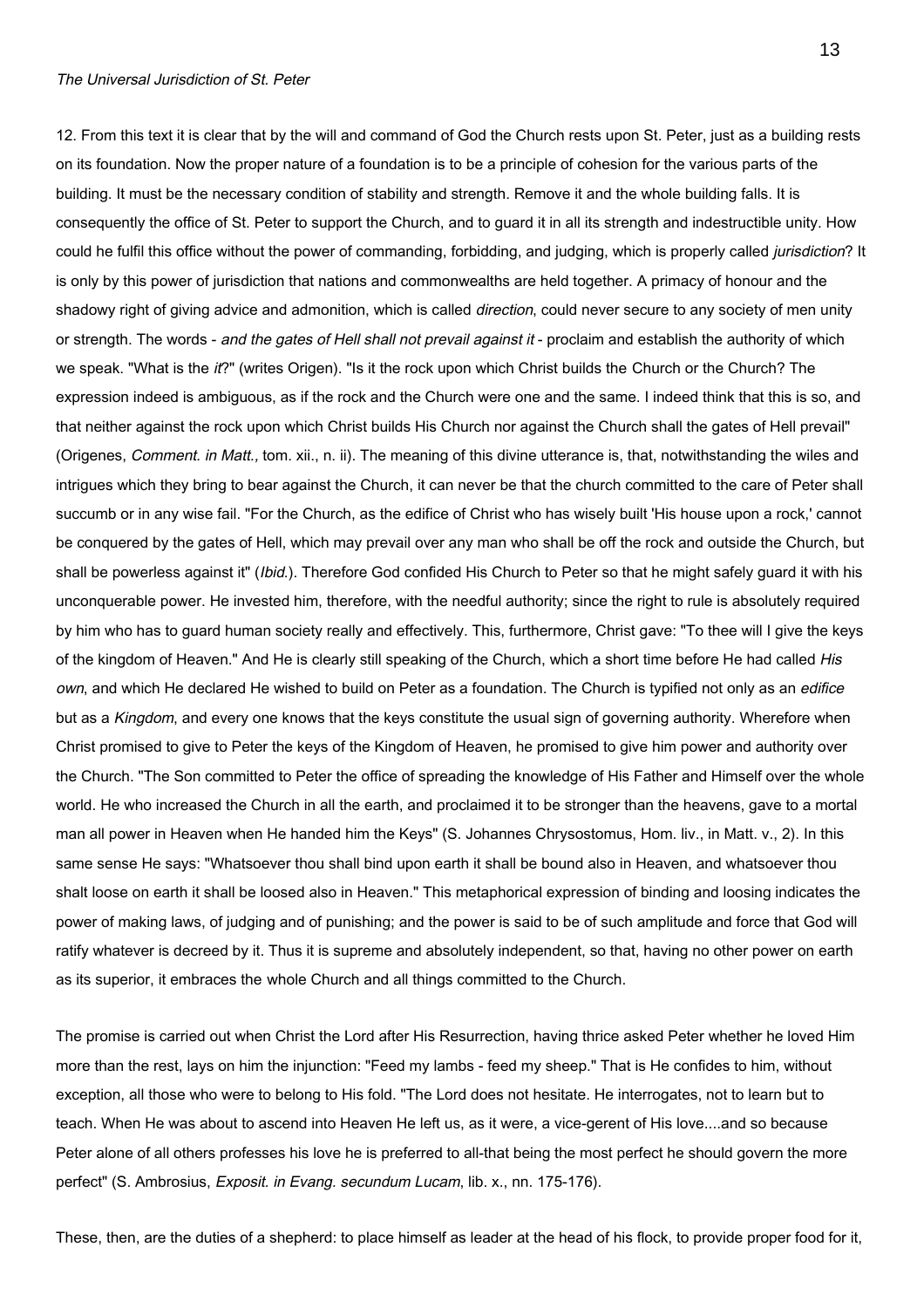to ward off dangers, to guard against insidious foes, to defend it against violence: in a word to rule and govern it. Since therefore Peter has been placed as shepherd of the Christian flock he has received the power of governing all men for whose salvation Jesus Christ shed His blood. "Why has He shed His blood? To buy the sheep which He handed over to Peter and his successors" (S. Joannes Chrysostomus, De Sacerdotio, lib. ii).

And since all Christians must be closely united in the communion of one immutable faith, Christ the Lord, in virtue of His prayers, obtained for Peter that in the fulfilment of his office he should never fall away from the faith. "But I have asked for thee that thy faith fail not" (Luke xxii., 32), and He furthermore commanded him to impart light and strength to his brethren as often as the need should arise: "Confirm thy brethren" (Ibid.). He willed then that he whom He had designated as the foundation of the Church should be the defence of its faith. "Could not Christ who confided to him the Kingdom by His own authority have strengthened the faith of one whom He designated a rock to show the foundation of the Church?" (S. Ambrosius, De Fide, lib. iv., n. 56). For this reason Jesus Christ willed that Peter should participate in certain names, signs of great things which properly belong to Himself alone: in order that identity of titles should show identity of power. So He who is Himself "the chief corner-stone in whom all the building being framed together, groweth up in a holy temple in the Lord" (Eph. ii., 21), placed Peter as it were a stone to support the Church. "When he heard `thou art a rock,' he was ennobled by the announcement. Although he is a rock, not as Christ is a rock, but as Peter is a rock. For Christ is by His very being an immovable rock; Peter only through this rock. Christ imparts His gifts, and is not exhausted....He is a priest, and makes priests. He is a rock, and constitutes a rock" (Hom. de Poenitentia, n. 4 in Appendice opp. S. Basilii). He who is the King of His Church, "Who bath the key of David, who openeth and no man shutteth, who shutteth and no man openeth (Apoc. iii., 7), having delivered the keys to Peter declared him Prince of the Christian commonwealth. So, too, He, the Great Shepherd, who calls Himself "the Good Shepherd," constitued Peter the pastor "of His lambs and sheep. Feed My lambs, feed My Sheep." Wherefore Chrysostom says: "He was preeminent among the Apostles: He was the mouthpiece of the Apostles and the head of the Apostolic College....at the same time showing him that henceforth he ought to have confidence, and as it were blotting out his denial, He commits to him the government of his brethren....He saith to him: 'If thou lovest Me, be over my brethren.' Finally He who confirms in "every good work and word" (2 Thess. ii., 16) commands Peter "to confirm his brethren."

Rightly, therefore, does St. Leo the Great say: "From the whole world Peter alone is chosen to take the lead in calling all nations, to be the head of all the Apostles and of all the Fathers of the Church. So that, although in the people of God there are many priests and many pastors Peter should by right rule all of those over whom Christ Himself is the chief ruler" (Sermo iv., cap. 2). And so St. Gregory the great, writing to the Emperor Maurice Augustus, says: "It is evident to all who know the gospel that the charge of the whole Church was committed to St. Peter, the Apostle and Prince of all the Apostles, by the word of the Lord....Behold! he hath received the keys of the heavenly kingdom-the power of binding and loosing is conferred upon him: the care of the whole government of the Church is confided to him" (Epist. lib. v., Epist. xx).

# The Roman Pontiffs Possess Supreme Power in the Church Jure Divino

13. It was necessary that a government of this kind, since it belongs to the constitution and formation of the Church, as its principal element - that is as the principle of unity and the foundation of lasting stability - should in no wise come to an end with St. Peter, but should pass to his successors from one to another. "There remains, therefore, the ordinance of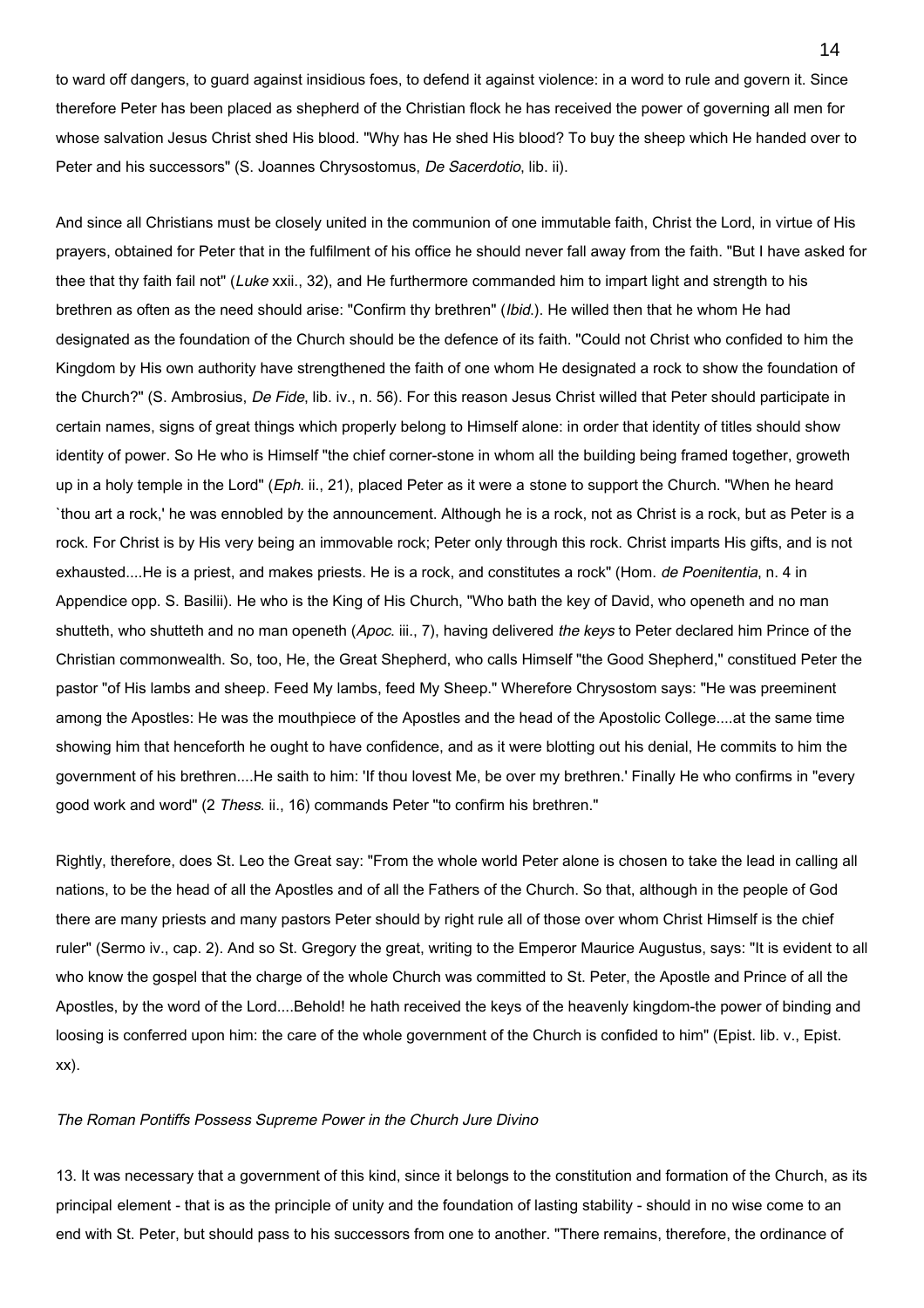truth, and St. Peter, persevering in the strength of the rock which he had received, hath not abandoned the government of the Church which had been confided to him" (S. Leo M. sermo iii., cap. 3). For this reason the Pontiffs who succeed Peter in the Roman Episcopate receive the supreme power in the church, jure divino. "We define" (declare the Fathers of the Council of Florence) "that the Holy and Apostolic See and the Roman Pontiff hold the primacy of the Church throughout the whole world: and that the same Roman Pontiff is the successor of St. Peter, the Prince of the Apostles, and the true Vicar of Christ, the head of the whole Church, and the father and teacher of all Christians; and that full power was given to him, in Blessed Peter, by our Lord Jesus Christ to feed, to rule, and to govern the universal Church, as is also contained in the acts of oecumenical councils and in the sacred canons" (Conc. Florentinum). Similarly the Fourth Council of Lateran declares: "The Roman Church, as the mother and mistress of all the faithful, by the will of Christ obtains primacy of jurisdiction over all other Churches." These declarations were preceded by the consent of antiquity which ever acknowledged, without the slightest doubt or hesitation, the Bishops of Rome, and revered them, as the legitimate successors of St. Peter.

Who is unaware of the many and evident testimonies of the holy Fathers which exist to this effect? Most remarkable is that of St. Irenaeus who, referring to the Roman Church, says: "With this Church, on account of its preeminent authority, it is necessary that every Church should be in concord" (Contra Haereses, lib. iii., cap. 3, n. 2); and St. Cyprian also says of the Roman Church, that "it is the root and mother of the Catholic Church, the chair of Peter, and the *principal Church* whence sacerdotal unity has its source" (Ep. xlviii., ad Cornelium, n. 3. and Ep. liac., ad eundem, n. 14). He calls it the chair of Peter because it is occupied by the successor of Peter: he calls it the principal Church, on account of the primacy conferred on Peter himself and his legitimate successors; and the source of unity, because the Roman Church is the efficient cause of unity in the Christian commonwealth. For this reason Jerome addresses Damasus thus: "My words are spoken to the successor of the Fisherman, to the disciple of the Cross....I communicate with none save your Blessedness, that is with the chair of Peter. For this I know is the rock on which the Church is built" (Ep. xv., ad Damasum, n. 2). Union with the Roman See of Peter is to him always the public criterion of a Catholic. "I acknowledge everyone who is united with the See of Peter" (Ep. xvi., ad Damasum, n. 2). And for a like reason St. Augustine publicly attests that, "the primacy of the Apostolic chair always existed in the Roman Church" (Ep. xliii., n. 7); and he denies that anyone who dissents from the Roman faith can be a Catholic. "You are not to be looked upon as holding the true Catholic faith if you do not teach that the faith of Rome is to be held" (Sermo cxx., n. 13). So, too, St. Cyprian: "To be in communion with Cornelius is to be in communion with the Catholic Church" (Ep. lv., n. 1). In the same way Maximus the Abbot teaches that obedience to the Roman Pontiff is the proof of the true faith and of legitimate communion. Therefore if a man does not want to be, or to be called, a heretic, let him not strive to please this or that man...but let him hasten before all things to be in communion with the Roman See. If he be in communion with it, he should be acknowledged by all and everywhere as faithful and orthodox. He speaks in vain who tries to persuade me of the orthodoxy of those who, like himself, refuse obedience to his Holiness the Pope of the most holy Church of Rome: that is to the Apostolic See." The reason and motive of this he explains to be that "the Apostolic See has received and hath government, authority, and power of binding and loosing from the Incarnate Word Himself; and, according to all holy synods, sacred canons and decrees, in all things and through all things, in respect of all the holy churches of God throughout the whole world, since the Word in Heaven who rules the Heavenly powers binds and loosens there" (Defloratio ex Epistola ad Petrum illustrem).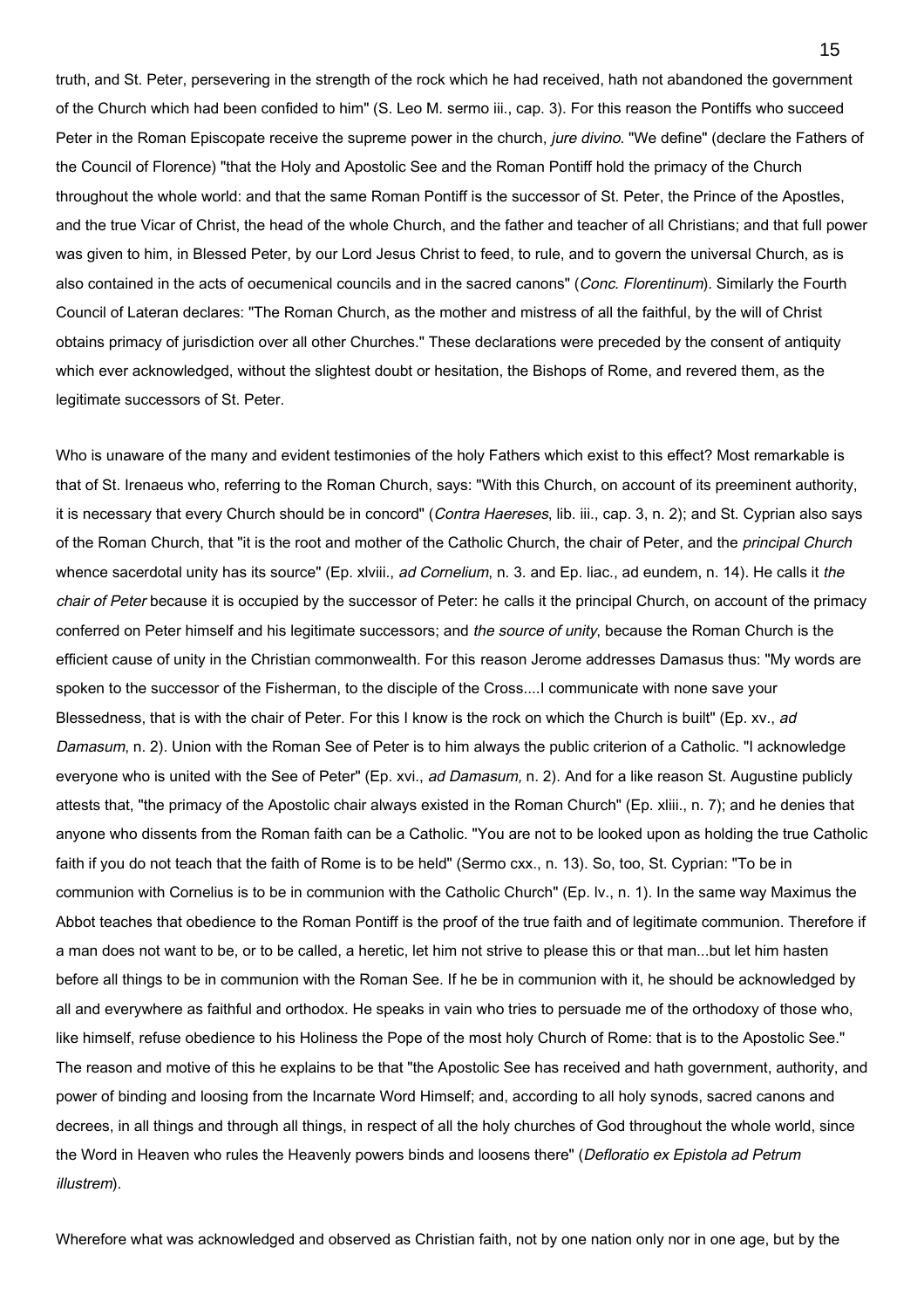East and by the West, and through all ages, this Philip, the priest, the Pontifical legate at the Council of Ephesus, no voice being raised in dissent, recalls: "No one can doubt, yea, it is known unto all ages, that St. Peter, the Prince of the Apostles, the pillar of the faith and the ground of the Catholic Church, received the keys of the Kingdom from Our Lord Jesus Christ. That is: the power of forgiving and retaining sins was given to him who, up to the present time, lives and exercises judgment in the persons of his successors" (Actio iii.). The pronouncement of the Council of Chalcedon on the same matter is present to the minds of all: "Peter has spoken through Leo" (Actio ii.), to which the voice of the Third Council of Constantinople responds as an echo: "The chief Prince of the Apostles was fighting on our side: for we have had as our ally his follower and the successor to his see: and the paper and the ink were seen, and Peter spoke through Agatho" (Actio xviii.).

In the formula of Catholic faith drawn up and proposed by Hormisdas, which was subscribed at the beginning of the sixth century in the great Eighth Council by the Emperor Justinian, by Epiphanius, John and Menna, the Patriarchs, this same is declared with great weight and solemnity. "For the pronouncement of Our Lord Jesus Christ saying: 'Thou art Peter, and upon this rock I will build my Church,' &c., cannot be passed over. What is said is proved by the result, because Catholic faith has always been preserved without stain in the Apostolic See" (Post Epistolam, xxvi., ad omnes Episc. Hispan., n. 4). We have no wish to quote every available declaration; but it is well to recall the formula of faith which Michael Paleologus professed in the Second Council of Lyons: "The same holy Roman Church possesses the sovereign and plenary primacy and authority over the whole Catholic Church, which, truly and humbly, it acknowledges to have received together with the plenitude of power from the Lord Himself, in the person of St. Peter, the Prince or Head of the Apostles, of whom the Roman Pontiff is the successor. And as it is bound to defend the truth of faith beyond all others, so also if any question should arise concerning the faith it must be determined by its judgment" (Actin iv.).

# Bishops Belong to the Essential Constitution of the Church

14. But if the authority of Peter and his successors is plenary and supreme, it is not to be regarded as the sole authority. For He who made Peter the foundation of the Church also "chose, twelve, whom He called apostles" (Luke vi., 13); and just as it is necessary that the authority of Peter should be perpetuated in the Roman Pontiff, so, by the fact that the bishops succeed the Apostles, they inherit their ordinary power, and thus the episcopal order necessarily belongs to the essential constitution of the Church. Although they do not receive plenary, or universal, or supreme authority, they are not to be looked as vicars of the Roman Pontiffs; because they exercise a power really their own, and are most truly called the ordinary pastors of the peoples over whom they rule.

But since the successor of Peter is one, and those of the Apostles are many, it is necessary to examine into the relations which exist between him and them according to the divine constitution of the Church. Above all things the need of union between the bishops and the successors of Peter is clear and undeniable. This bond once broken, Christians would be separated and scattered, and would in no wise form one body and one flock. "The safety of the Church depends on the dignity of the chief priest, to whom if an extraordinary and supreme power is not given, there are as many schisms to be expected in the Church as there are priests" (S. Hieronymus, Dialog, contra Luciferianos, n. 9). It is necessary, therefore, to bear this in mind, viz., that nothing was conferred on the apostles apart from Peter, but that several things were conferred upon Peter apart from the Apostles. St. John Chrysostom in explaining the words of Christ asks: "Why, passing over the others, does He speak to Peter about these things?" And he replies unhesitatingly and at once, "Because he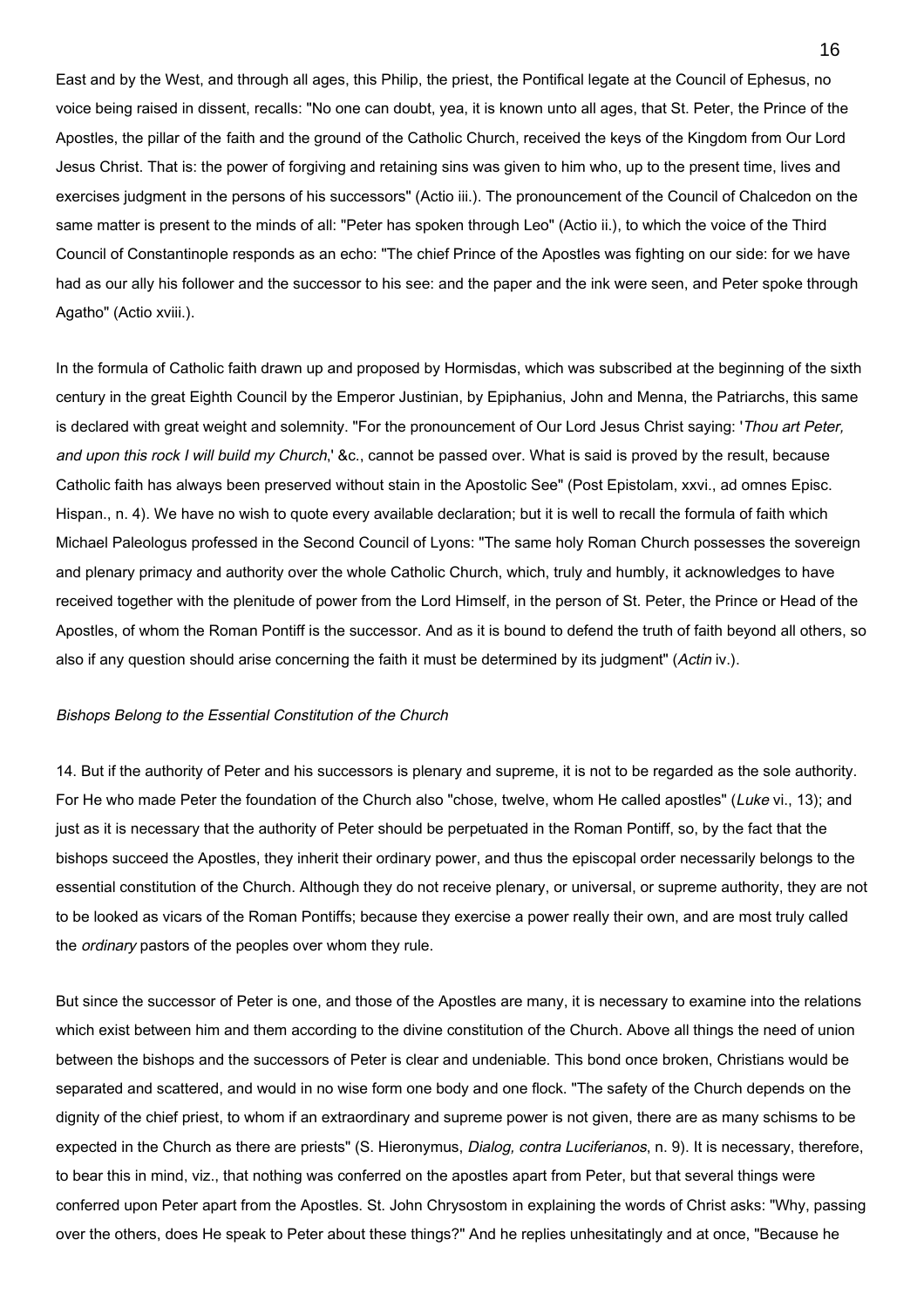was pre-eminent among the Apostles, the mouthpiece of the Disciples, and the head of the college" (Hom. Ixxxviii. in Joan., n. I). He alone was designated as the foundation of the Church. To him He gave the power of binding and loosing; to him alone was given the power of feeding. On the other hand, whatever authority and office the Apostles received, they received in conjunction with Peter. "If the divine benignity willed anything to be in common between him and the other princes, whatever He did not deny to the others He gave only through him. So that whereas Peter alone received many things, He conferred nothing on any of the rest without Peter participating in it" (S. Leo M. sermo iv., cap. 2).

### Bishops Separated from Peter and His Successors, Lose All Jurisdiction

15. From this it must be clearly understood that Bishops are deprived of the right and power of ruling, if they deliberately secede from Peter and his successors; because, by this secession, they are separated from the foundation on which the whole edifice must rest. They are therefore outside the *edifice* itself; and for this very reason they are separated from the fold, whose leader is the Chief Pastor; they are exiled from the Kingdom, the keys of which were given by Christ to Peter alone.

These things enable us to see the heavenly ideal, and the divine exemplar, of the constitution of the Christian commonwealth, namely: When the Divine founder decreed that the Church should be one in faith, in government, and in communion, He chose Peter and his successors as the principle and centre, as it were, of this unity. Wherefore St. Cyprian says: "The following is a short and easy proof of the faith. The Lord saith to Peter: 'I say to thee thou art Peter'; on him alone He buildeth His Church; and although after His Resurrection He gives a similar power to all the Apostles and says: 'As the Father hath sent me,' &c., still in order to make the necessary unity clear, by His own authority He laid down the source of that unity as beginning from one" (De Unit. Eccl., n. 4). And Optatus of Milevis says: "You cannot deny that you know that in the city of Rome the Episcopal chair was first conferred on Peter. In this Peter, the head of all the Apostles (hence his name Cephas), has sat; in which chair alone unity was to be preserved for all, lest any of the other apostles should claim anything as exclusively his own. So much so, that he who would place another chair against that one chair, would be a schismatic and a sinner" (De Schism. Donat., lib. ii). Hence the teaching of Cyprian, that heresy and schism arise and are begotten from the fact that due obedience is refused to the supreme authority. "Heresies and schisms have no other origin than that obedience is refused to the priest of God, and that men lose sight of the fact that there is one judge in the place of Christ in this world" (Epist. xii. ad Cornelium, n. 5). No one, therefore, unless in communion with Peter can share in his authority, since it is absurd to imagine that he who is outside can command in the Church. Wherefore Optatus of Milevis blamed the Donatists for this reason: "Against which ages (of hell) we read that Peter received the saving keys, that is to say, our prince, to whom it was said by Christ: `To thee will I give the keys of the Kingdom of Heaven, and the gates of Hell shall not conquer them.' Whence is it therefore that you strive to obtain for yourselves the keys of the Kingdom of Heaven-you who fight against the chair of Peter?" (Lib. ii., n. 4-5).

But the Epsicopal order is rightly judged to be in communion with Peter, as Christ commanded, if it be subject to and obeys Peter; otherwise it necessarily becomes a lawless and disorderly crowd. It is not sufficient for the due preservation of the unity of the faith that the head should merely have been charged with the office of superintendent, or should have been invested solely with a power of direction. But it is absolutely necessary that he should have received real and sovereign authority which the whole community is bound to obey. What had the Son of God in view when he promised the keys of the Kingdom of Heaven to Peter alone? Biblical usage and the unanimous teaching of the Fathers clearly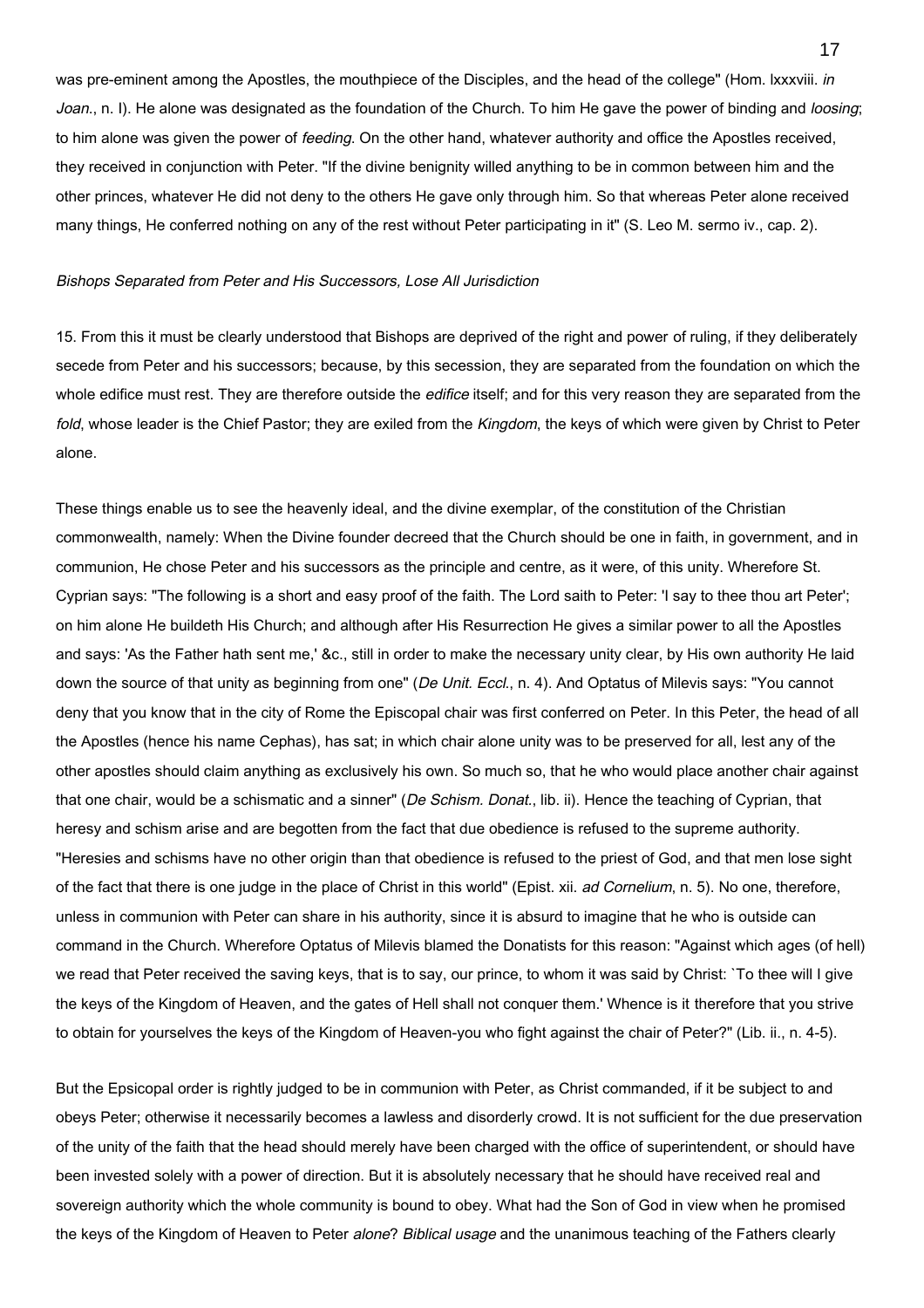show that supreme authority is designated in the passage by the word keys. Nor is it lawful to interpret in a different sense what was given to Peter alone, and what was given to the other Apostles conjointly with him. If the power of binding, loosening, and feeding confers upon each and every one of the Bishops the successors of the Apostles a real authority to rule the people committed to him, certainly the same power must have the same effect in his case to whom the duty of feeding the lambs and sheep has been assigned by God. "Christ constituted [Peter] not only pastor, but pastor of pastors; Peter therefore feeds the lambs and feeds the sheep, feeds the children and feeds the mothers, governs the subjects and rules the prelates, because the lambs and the sheep form the whole of the Church" (S. Brunonis Episcopi Signiensis Comment. in Joan., part iii., cap. 21, n. 55). Hence those remarkable expressions of the ancients concerning St. Peter, which most clearly set forth the fact that he was placed in the highest degree of dignity and authority. They frequently call him "the Prince of the College of the Disciples; the Prince of the holy Apostles; the leader of that choir; the mouthpiece of all the Apostles; the head of that family; the ruler of the whole world; the first of the Apostles; the safeguard of the Church." In this sense St. Bernard writes as follows to Pope Eugenius: "Who art thou? The great priest the high priest. Thou art the Prince of Bishops and the heir of the Apostles. . . . Thou art he to whom the keys were given. There are, it is true, other gatekeepers of heaven and to pastors of flocks, but thou are so much the more glorious as thou bast inherited a different and more glorious name than all the rest. They have flocks consigned to them, one to each; to thee all the flocks are confided as one flock to one shepherd, and not alone the sheep, but the shepherds. You ask how I prove this? From the words of the Lord. To which - I do not say - of the Bishops, but even of the Apostles have all the sheep been so absolutely and unreservedly committed? If thou lovest me, Peter, feed my sheep. Which sheep? Of this or that country, or kingdom? My sheep, He says: to whom therefore is it not evident that he does not designate some, but all? We can make no exception where no distinction is made" (De Consideratione, lib. ii., cap. 8).

But it is opposed to the truth, and in evident contradiction with the divine constitution of the Church, to hold that while each Bishop is *individually* bound to obey the authority of the Roman Pontiffs, taken *collectively* the Bishops are not so bound. For it is the nature and object of a foundation to support the unity of the whole edifice and to give stability to it, rather than to each component part; and in the present case this is much more applicable, since Christ the Lord wished that by the strength and solidity of the foundation the gates of hell should be prevented from prevailing against the Church. All are agreed that the divine promise must be understood of the Church as a whole, and not of any certain portions of it. These can indeed be overcome by the assaults of the powers of hell, as in point of fact has befallen some of them. Moreover, he who is set over the whole flock must have authority, not only over the sheep dispersed throughout the Church, but also when they are assembled together. Do the sheep when they are all assembled together rule and guide the shepherd? Do the successors of the Apostles assembled together constitute the foundation on which the successor of St. Peter rests in order to derive therefrom strength and stability? Surely jurisdicton and authority belong to him in whose power have been placed the keys of the Kingdom taken collectively. And as the Bishops, each in his own district, command with real power not only individuals but the whole community, so the Roman pontiffs, whose jurisdiction extends to the whole Christian commonwealth, must have all its parts, even taken collectively, subject and obedient to their authority. Christ the Lord, as we have quite sufficiently shown, made Peter and his successors His vicars, to exercise for ever in the Church the power which He exercised during His mortal life. Can the Apostolic College be said to have been above its master in authority?

This power over the Episcopal College to which we refer, and which is clearly set forth in Holy Writ, has ever been acknowledged and attested by the Church, as is clear from the teaching of General Councils. "We read that the Roman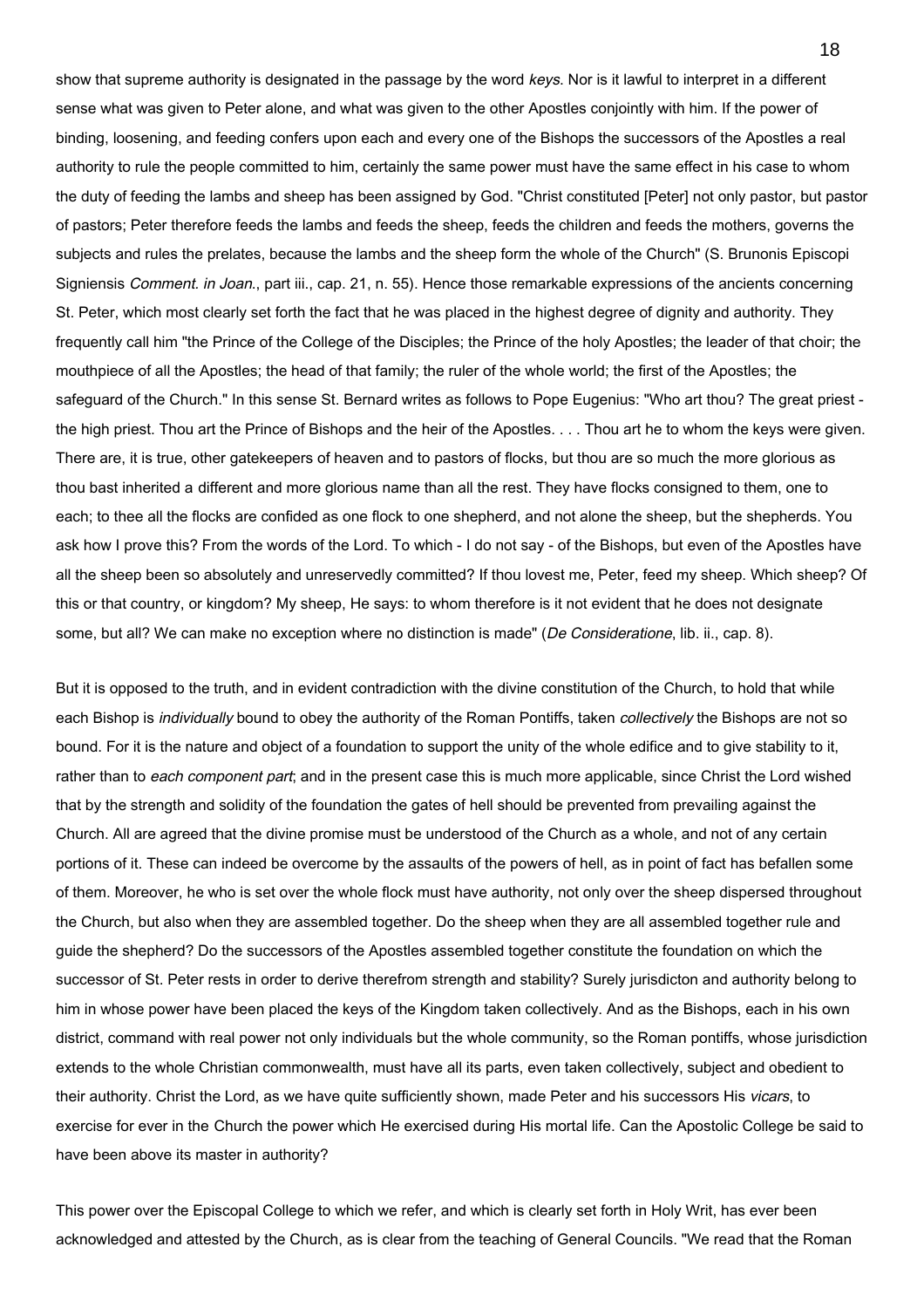Pontiff has pronounced judgments on the prelates of all the churches; we do not read that anybody has pronounced sentence on him" (Hadrianus ii., in Allocutione iii., ad Synodum Romanum an. 869, Cf. Actionem vii., Conc. Constantinopolitani iv). The reason for which is stated thus: "there is no authority greater than that of the Apostolic See" (Nicholaus in Epist. lxxxvi. ad Michael. Imperat.) wherefore Gelasius on the decrees of Councils says: "That which the First See has not approved of cannot stand; but what it has thought well to decree has been received by the whole Church" (Epist. xxvi., ad Episcopos Dardaniae, n. 5). It has ever been unquestionably the office of the Roman Pontiffs to ratify or to reject the decrees of Councils. Leo the great rescinded the acts of the Conciliabulum of Ephesus. Damasus rejected those of Rimini, and Hadrian I. those of Constantinople. The 28th Canon of the Council of Chalcedon, by the very fact that it lacks the assent and approval of the Apostolic See, is admitted by all to be worthless. Rightly, therefore, has Leo X. laid down in the 5th council of Lateran "that the Roman Pontiff alone, as having authority over all Councils, has full jurisdiction and power to summon, to transfer, to dissolve Councils, as is clear, not only from the testimony of Holy Writ, from the teaching of the Fathers and of the Roman Pontiffs, and from the decrees of the sacred canons, but from the teaching of the very Councils themselves." Indeed, Holy Writ attests that the keys of the Kingdom of Heaven were given to Peter alone, and that the power of binding and loosening was granted to the Apostles and to Peter; but there is nothing to show that the Apostles received supreme power without Peter, and against Peter. Such power they certainly did not receive from Jesus Christ. Wherefore, in the decree of the Vatican Council as to the nature and authority of the primacy of the Roman Pontiff, no newly conceived opinion is set forth, but the venerable and constant belief of every age (Sess. iv., cap. 3).

Nor does it beget any confusion in the administration that Christians are bound to obey a twofold authority. We are prohibited in the first place by Divine Wisdom from entertaining any such thought, since this form of government was constituted by the counsel of God Himself. In the second place we must note that the due order of things and their mutual relations are disturbed if there be a twofold magistracy of the same rank set over a people, neither of which is amenable to the other. But the authority of the Roman Pontiff is supreme, universal, independent; that of the bishops limited, and dependent. "It is not congruous that two superiors with equal authority should be placed over the same flock; but that two, one of whom is higher than the other, should be placed over the same people is not incongruous. Thus the parish priest, the bishop, and the Pope, are placed immediately over the same people" (St. Thomas in iv Sent, dist. xvii., a. 4, ad q. 4, ad 3). So the Roman Pontiffs, mindful of their duty, wish above all things, that the divine constitution of the Church should be preserved. Therefore, as they defend with all necessary care and vigilance their own authority, so they have always laboured, and will continue to labour, that the authority of the bishops may be upheld. Yea, they look up whatever honour or obedience is given to the bishops as paid to themselves. "My honour is the honour of the Universal Church. My honour is the strength and stability of my brethren. Then am I honoured when due honour is given to everyone" (S. Gregorius M. Epistolarum, lib viii., ep. xxx., ad Eulogium).

# Appeal to Sheep Not of the Fold

16. In what has been said we have faithfully described the exemplar and form of the Church as divinely constituted. We have treated at length of its unity: we have explained sufficiently its nature, and pointed out the way in which the Divine Founder of the Church willed that it should be preserved. There is no reason to doubt that all those, who by Divine Grace and mercy have had the happiness to have been born, as it were, in the bosom of the Catholic Church, and to have lived in it, will listen to Our Apostolic Voice: "My sheep hear my voice" (John x., 27), and that they will derive from Our words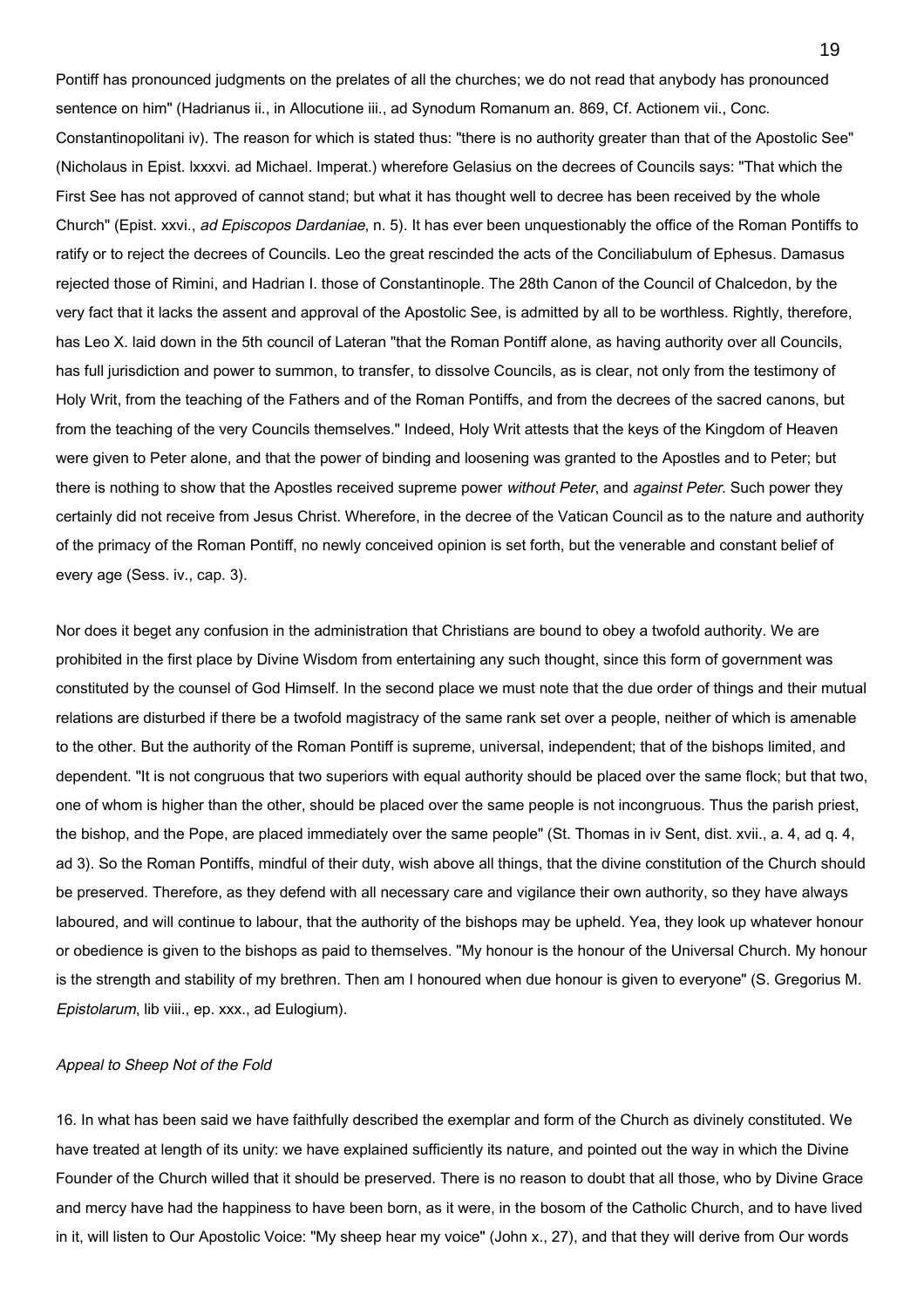fuller instruction and a more perfect disposition to keep united with their respective pastors, and through them with the Supreme Pastor, so that they may remain more securely within the one fold, and may derive therefrom a greater abundance of salutary fruit. But We, who, notwithstanding our unfitness for this great dignity and office, govern by virtue of the authority conferred on us by Jesus Christ, as we "look on Jesus, the author and finisher of our faith" (Heb. xii., 2) feel Our heart fired by His charity. What Christ has said of Himself We may truly repeat of Ourselves: "Other sheep I have that are not of this fold: them also I must bring and they shall hear my voice" (John x., 16). Let all those, therefore, who detest the wide-spread irreligion of our times, and acknowledge and confess Jesus Christ to be the Son of God and the Saviour of the human race, but who have wandered away from the Spouse, listen to Our voice. Let them not refuse to obey Our paternal charity. Those who acknowledge Christ must acknowledge Him wholly and entirely. "The Head and the body are Christ wholly and entirely. The Head is the only-begotten son of God, the body is His Church; the bridegroom and the bride, two in one flesh. All who dissent from the Scriptures concerning Christ, although they may be found in all places in which the Church is found, are not in the Church; and again all those who agree with the Scriptures concerning the Head, and do not communicate in the unity of the Church, are not in the Church" (S. Augustinus, Contra Donatistas Epistola, sive De Unit. Eccl., cap. iv., n. 7).

And with the same yearning Our soul goes out to those whom the foul breath of irreligion has not entirely corrupted, and who at least seek to have the true God, the Creator of Heaven and earth, as their Father. Let such as these take counsel with themselves, and realize that they can in no wise be counted among the children of God, unless they take Christ Jesus as their Brother, and at the same time the Church as their mother. We lovingly address to all the words of St. Augustine: "Let us love the Lord our God; let us love His Church; the Lord as our Father, the Church as our Mother. Let no one say, I go indeed to idols, I consult fortune-tellers and soothsayers; but I leave not the Church of God: I am a Catholic. Clinging to thy Mother, thou offendest thy Father. Another, too, says: 'Far be it from me; I do not consult fortune - telling, I seek not soothsaying, I seek not profane divinations, I go not to the worship of devils, I serve not stones: but I am on the side of Donatus.' What doth it profit thee not to offend the Father, who avenges an offence against the Mother? What doth it profit to confess the Lord, to honour God, to preach Him, to acknowledge His Son, and to confess that He sits on the right hand of the Father, if you blaspheme His Church? . . . If you had a beneficent friend, whom you honoured daily - and even once calumniated his spouse, would you ever enter his house? Hold fast, therefore, O dearly beloved, hold fast altogether God as your Father, and the Church as your Mother" (Enarratio in Psal. Ixxxviii., sermo ii., n. 14).

Above all things, trusting in the mercy of God, who is able to move the hearts of men and to incline them as and when He pleases, We most earnestly commend to His loving kindness all those of whom We have spoken. As a pledge of Divine grace, and as a token of Our affection, We lovingly impart to you, in the Lord, Venerable Brethren, to your clergy and people, Our Apostolic Blessing.

Given at St. Peter's, Rome, the 29th day of June, in the year 1896, and the nineteenth of our Pontificate.

# LEO XIII